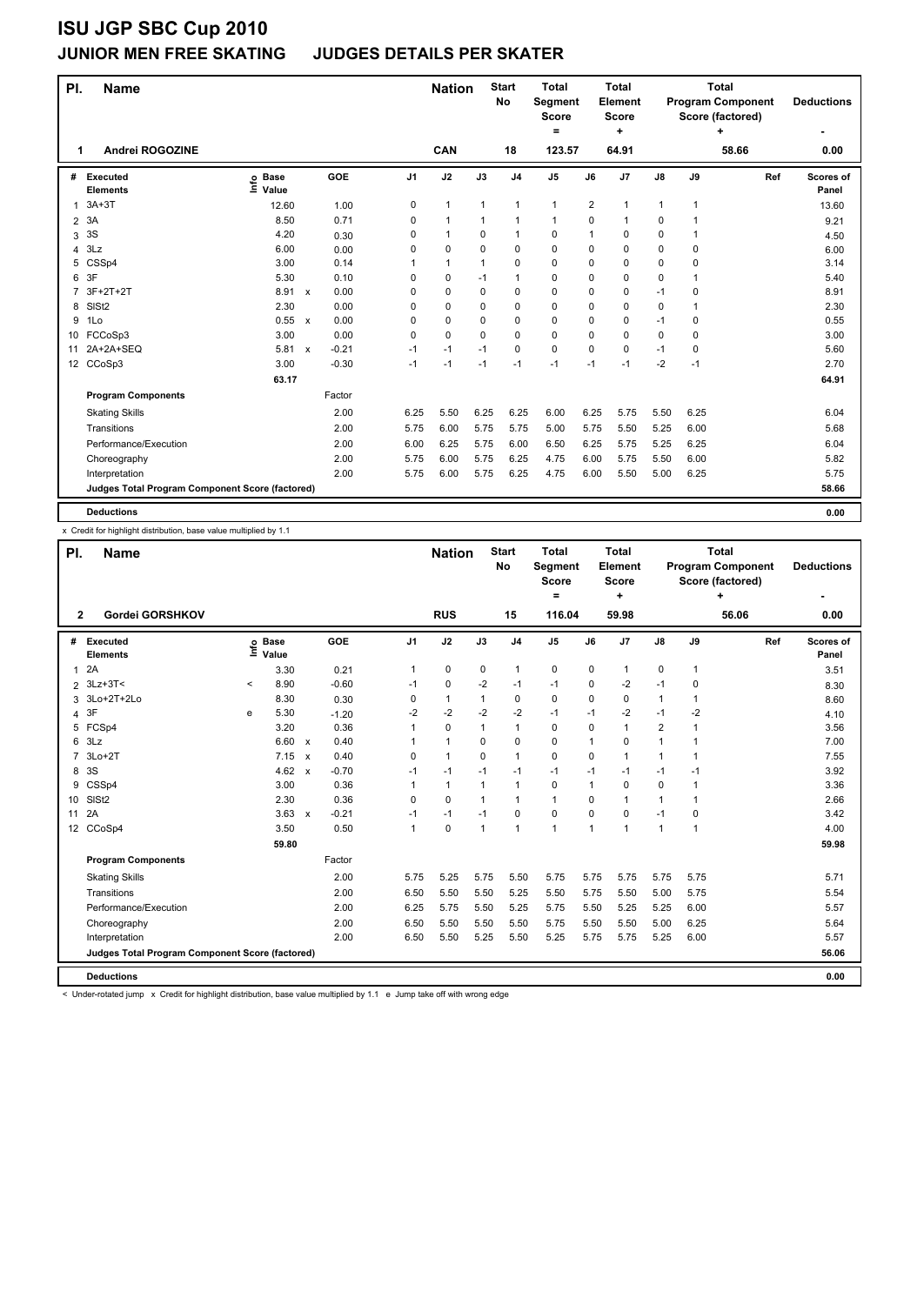#### **JUNIOR MEN FREE SKATING JUDGES DETAILS PER SKATER**

| PI.            | <b>Name</b>                                     |      |                      |                           |         |                | <b>Nation</b> |              | <b>Start</b><br>No | <b>Total</b><br>Segment<br>Score<br>= |                | <b>Total</b><br><b>Element</b><br>Score<br>٠ |                         |                         | <b>Total</b><br><b>Program Component</b><br>Score (factored)<br>٠ | <b>Deductions</b>  |
|----------------|-------------------------------------------------|------|----------------------|---------------------------|---------|----------------|---------------|--------------|--------------------|---------------------------------------|----------------|----------------------------------------------|-------------------------|-------------------------|-------------------------------------------------------------------|--------------------|
| 3              | Zuoren XU                                       |      |                      |                           |         |                | <b>CHN</b>    |              | 13                 | 114.88                                |                | 63.02                                        |                         |                         | 51.86                                                             | 0.00               |
| #              | Executed<br><b>Elements</b>                     | lnfo | <b>Base</b><br>Value |                           | GOE     | J <sub>1</sub> | J2            | J3           | J <sub>4</sub>     | J <sub>5</sub>                        | J6             | J <sub>7</sub>                               | $\mathsf{J}8$           | J9                      | Ref                                                               | Scores of<br>Panel |
| 1              | $3Lz + 3T$                                      |      | 10.10                |                           | 0.90    | 1              | $\mathbf{1}$  | $\mathbf{1}$ | $\mathbf{1}$       | $\mathbf{1}$                          | $\overline{2}$ | 1                                            | $\overline{\mathbf{c}}$ | $\overline{\mathbf{c}}$ |                                                                   | 11.00              |
| $\overline{2}$ | 3F                                              | е    | 5.30                 |                           | $-1.10$ | $-1$           | -2            | $-3$         | $-1$               | $-1$                                  | $-1$           | $-2$                                         | $-2$                    | -2                      |                                                                   | 4.20               |
| 3              | 3Lo                                             |      | 5.10                 |                           | 0.70    | 0              | $\mathbf{1}$  | $\mathbf{1}$ | $\mathbf{1}$       | $\mathbf{1}$                          | 1              | 1                                            | 1                       | 1                       |                                                                   | 5.80               |
| 4              | FCSp3                                           |      | 2.80                 |                           | 0.29    | 0              | $\mathbf{1}$  | 0            | $\mathbf{1}$       | $\mathbf 0$                           | 0              | 1                                            | $\overline{\mathbf{c}}$ |                         |                                                                   | 3.09               |
| 5              | SIS <sub>t3</sub>                               |      | 3.30                 |                           | 0.36    | 0              | $\mathbf{1}$  | 1            | $\mathbf{1}$       | $\mathbf{1}$                          | 0              | 0                                            | 1                       | 1                       |                                                                   | 3.66               |
| 6              | 3S                                              |      | 4.20                 |                           | 0.50    | $\Omega$       | $\mathbf{1}$  | 2            | $\mathbf{1}$       | $\mathbf{1}$                          | 1              | 0                                            | 1                       | 0                       |                                                                   | 4.70               |
| $\overline{7}$ | 2A                                              |      | 3.63                 | $\mathsf{x}$              | 0.29    | $\Omega$       | $\mathbf{1}$  | 0            | $\mathbf{1}$       | $\mathbf{1}$                          | 1              | 0                                            | $\mathbf{1}$            | 0                       |                                                                   | 3.92               |
| 8              | 3Lz                                             |      | 6.60                 | $\boldsymbol{\mathsf{x}}$ | 0.40    | 1              | $\mathbf{1}$  | 1            | $\mathbf 1$        | 0                                     | 0              | 0                                            | $-1$                    | 1                       |                                                                   | 7.00               |
| 9              | $3Lo+2T$                                        |      | 7.15                 | $\boldsymbol{\mathsf{x}}$ | 0.50    | 0              | $\mathbf{1}$  | $\mathbf{1}$ | $\mathbf{1}$       | 0                                     | $\mathbf{1}$   | 0                                            | 1                       | 1                       |                                                                   | 7.65               |
| 10             | CSSp4                                           |      | 3.00                 |                           | 0.14    | 0              | $\mathbf{1}$  | 0            | $\mathbf 0$        | $\mathbf{1}$                          | 0              | 0                                            | 1                       | 0                       |                                                                   | 3.14               |
| 11             | 2A+2T+1Lo                                       |      | $5.72 \times$        |                           | 0.00    | 0              | 0             | $\Omega$     | 0                  | 0                                     | $\Omega$       | 0                                            | 0                       | 0                       |                                                                   | 5.72               |
|                | 12 CCoSp3                                       |      | 3.00                 |                           | 0.14    | 1              | $\mathbf 0$   | 0            | $\mathbf 0$        | 0                                     | $\Omega$       | 0                                            | 1                       | 1                       |                                                                   | 3.14               |
|                |                                                 |      | 59.90                |                           |         |                |               |              |                    |                                       |                |                                              |                         |                         |                                                                   | 63.02              |
|                | <b>Program Components</b>                       |      |                      |                           | Factor  |                |               |              |                    |                                       |                |                                              |                         |                         |                                                                   |                    |
|                | <b>Skating Skills</b>                           |      |                      |                           | 2.00    | 5.50           | 5.25          | 6.00         | 5.75               | 5.25                                  | 5.00           | 5.25                                         | 5.50                    | 5.50                    |                                                                   | 5.43               |
|                | Transitions                                     |      |                      |                           | 2.00    | 5.00           | 5.00          | 5.25         | 5.25               | 4.50                                  | 4.75           | 5.00                                         | 4.50                    | 5.00                    |                                                                   | 4.93               |
|                | Performance/Execution                           |      |                      |                           | 2.00    | 5.25           | 4.75          | 5.75         | 5.75               | 5.75                                  | 5.25           | 5.25                                         | 4.75                    | 5.25                    |                                                                   | 5.32               |
|                | Choreography                                    |      |                      |                           | 2.00    | 4.75           | 5.00          | 5.75         | 5.50               | 4.75                                  | 5.25           | 5.00                                         | 4.75                    | 5.50                    |                                                                   | 5.11               |
|                | Interpretation                                  |      |                      |                           | 2.00    | 4.75           | 5.25          | 5.75         | 5.50               | 4.50                                  | 5.00           | 5.25                                         | 4.75                    | 5.50                    |                                                                   | 5.14               |
|                | Judges Total Program Component Score (factored) |      |                      |                           |         |                |               |              |                    |                                       |                |                                              |                         |                         |                                                                   | 51.86              |
|                | <b>Deductions</b>                               |      |                      |                           |         |                |               |              |                    |                                       |                |                                              |                         |                         |                                                                   | 0.00               |

x Credit for highlight distribution, base value multiplied by 1.1 e Jump take off with wrong edge

| PI.             | <b>Name</b>                                     |                            |                           |         |                | <b>Nation</b> |                | <b>Start</b><br>No | <b>Total</b><br>Segment<br><b>Score</b><br>= |      | <b>Total</b><br>Element<br><b>Score</b><br>٠ |              |              | <b>Total</b><br><b>Program Component</b><br>Score (factored)<br>+ | <b>Deductions</b>  |
|-----------------|-------------------------------------------------|----------------------------|---------------------------|---------|----------------|---------------|----------------|--------------------|----------------------------------------------|------|----------------------------------------------|--------------|--------------|-------------------------------------------------------------------|--------------------|
| 4               | <b>Alexander MAJOROV</b>                        |                            |                           |         |                | <b>SWE</b>    |                | 19                 | 113.57                                       |      | 59.49                                        |              |              | 55.08                                                             | 1.00               |
| #               | Executed<br><b>Elements</b>                     | e Base<br>≡ Value<br>Value |                           | GOE     | J <sub>1</sub> | J2            | J3             | J <sub>4</sub>     | J <sub>5</sub>                               | J6   | J7                                           | J8           | J9           | Ref                                                               | Scores of<br>Panel |
| 1               | 3A                                              | 8.50                       |                           | 0.71    | 0              | $\mathbf{1}$  | 0              | 1                  | 0                                            | 1    | 1                                            | $\mathbf{1}$ | 1            |                                                                   | 9.21               |
| $\overline{2}$  | $3Lz + 3T$                                      | 10.10                      |                           | $-0.80$ | $-2$           | $-1$          | $-1$           | -1                 | $-1$                                         | $-1$ | $-2$                                         | $-1$         | -1           |                                                                   | 9.30               |
| 3               | $3F+3T$                                         | 9.40                       |                           | $-1.80$ | $-3$           | $-3$          | -3             | $-2$               | $-2$                                         | $-3$ | $-3$                                         | $-2$         | $-2$         |                                                                   | 7.60               |
| 4               | 3Lo                                             | 5.10                       |                           | 0.00    | $-1$           | $\Omega$      | 0              | $\mathbf{1}$       | $\Omega$                                     | 0    | $\Omega$                                     | 0            | $\Omega$     |                                                                   | 5.10               |
| 5               | FSSp4                                           | 3.00                       |                           | 0.14    | 1              | $\mathbf{1}$  | 0              | 0                  | 0                                            | 0    | 0                                            | 0            | 1            |                                                                   | 3.14               |
| 6               | 3F+SEQ                                          | 4.66                       | $\boldsymbol{\mathsf{x}}$ | $-1.40$ | $-2$           | $-2$          | $-2$           | $-2$               | $-1$                                         | $-2$ | $-2$                                         | $-2$         | $-2$         |                                                                   | 3.26               |
| 7               | 2A                                              | 3.63                       | $\boldsymbol{\mathsf{x}}$ | 0.21    | $\Omega$       | 0             | 0              | $\mathbf{1}$       | 0                                            | 1    | $\Omega$                                     | $\mathbf{1}$ | $\mathbf{1}$ |                                                                   | 3.84               |
| 8               | SIS <sub>t2</sub>                               | 2.30                       |                           | 0.14    | $\Omega$       | $\mathbf{1}$  | 0              | $\mathbf 0$        | 0                                            | 0    | 1                                            | 0            | $\mathbf{1}$ |                                                                   | 2.44               |
| 9               | 3S                                              | 4.62                       | $\mathsf{x}$              | 0.50    | 1              | $\mathbf{1}$  | 1              | 0                  | 0                                            | 1    | 0                                            | $\mathbf{1}$ | 1            |                                                                   | 5.12               |
| 10 <sup>°</sup> | 2A                                              | 3.63                       | $\boldsymbol{\mathsf{x}}$ | 0.14    | $\Omega$       | $\Omega$      | 1              | $\Omega$           | $\Omega$                                     | 1    | $\Omega$                                     | 0            | $\mathbf 1$  |                                                                   | 3.77               |
| 11              | CCoSp4                                          | 3.50                       |                           | 0.07    | 0              | 0             | 1              | $\mathbf 0$        | 0                                            | 0    | 0                                            | 0            | 1            |                                                                   | 3.57               |
|                 | 12 FCCoSp3                                      | 3.00                       |                           | 0.14    | $\Omega$       | $\Omega$      | $\overline{1}$ | $\Omega$           | 1                                            | 0    | $\Omega$                                     | 0            | $\mathbf{1}$ |                                                                   | 3.14               |
|                 |                                                 | 61.44                      |                           |         |                |               |                |                    |                                              |      |                                              |              |              |                                                                   | 59.49              |
|                 | <b>Program Components</b>                       |                            |                           | Factor  |                |               |                |                    |                                              |      |                                              |              |              |                                                                   |                    |
|                 | <b>Skating Skills</b>                           |                            |                           | 2.00    | 5.50           | 5.50          | 6.00           | 5.50               | 5.50                                         | 5.75 | 5.50                                         | 5.75         | 6.00         |                                                                   | 5.64               |
|                 | Transitions                                     |                            |                           | 2.00    | 5.00           | 5.50          | 5.75           | 5.00               | 4.75                                         | 5.50 | 5.50                                         | 5.00         | 5.50         |                                                                   | 5.29               |
|                 | Performance/Execution                           |                            |                           | 2.00    | 5.25           | 5.25          | 5.75           | 5.25               | 5.75                                         | 6.00 | 5.75                                         | 5.75         | 5.75         |                                                                   | 5.61               |
|                 | Choreography                                    |                            |                           | 2.00    | 5.00           | 5.50          | 5.75           | 5.50               | 5.00                                         | 5.75 | 5.50                                         | 5.25         | 6.25         |                                                                   | 5.46               |
|                 | Interpretation                                  |                            |                           | 2.00    | 5.00           | 5.25          | 5.75           | 5.25               | 5.00                                         | 6.25 | 5.75                                         | 5.50         | 6.25         |                                                                   | 5.54               |
|                 | Judges Total Program Component Score (factored) |                            |                           |         |                |               |                |                    |                                              |      |                                              |              |              |                                                                   | 55.08              |
|                 | <b>Deductions</b>                               |                            | Falls:                    | $-1.00$ |                |               |                |                    |                                              |      |                                              |              |              |                                                                   | $-1.00$            |

x Credit for highlight distribution, base value multiplied by 1.1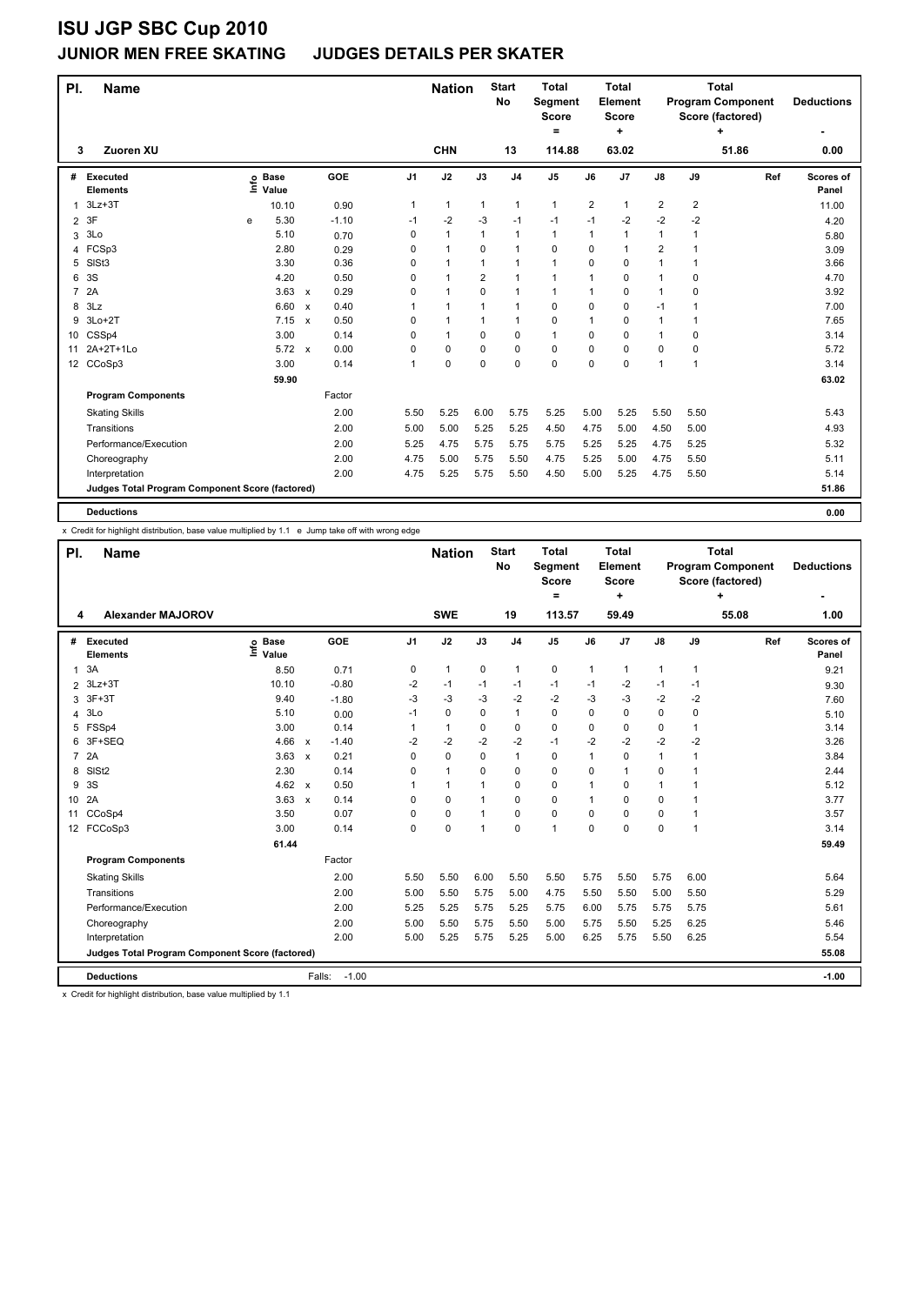#### **JUNIOR MEN FREE SKATING JUDGES DETAILS PER SKATER**

| PI.            | <b>Name</b>                                     |         |                            |                           |         |                | <b>Nation</b> |      | <b>Start</b><br><b>No</b> | <b>Total</b><br>Segment<br><b>Score</b><br>= |             | <b>Total</b><br>Element<br><b>Score</b><br>÷ |              |      | <b>Total</b><br><b>Program Component</b><br>Score (factored)<br>٠ | <b>Deductions</b>  |
|----------------|-------------------------------------------------|---------|----------------------------|---------------------------|---------|----------------|---------------|------|---------------------------|----------------------------------------------|-------------|----------------------------------------------|--------------|------|-------------------------------------------------------------------|--------------------|
| 5              | <b>Max AARON</b>                                |         |                            |                           |         |                | <b>USA</b>    |      | 21                        | 113.54                                       |             | 57.02                                        |              |      | 57.52                                                             | 1.00               |
| #              | Executed<br><b>Elements</b>                     |         | e Base<br>⊆ Value<br>Value |                           | GOE     | J <sub>1</sub> | J2            | J3   | J <sub>4</sub>            | J <sub>5</sub>                               | J6          | J <sub>7</sub>                               | J8           | J9   | Ref                                                               | Scores of<br>Panel |
| $\mathbf{1}$   | 1A                                              |         | 1.10                       |                           | $-0.06$ | 0              | $-1$          | $-1$ | 0                         | 0                                            | $\mathbf 0$ | 0                                            | $-1$         | 0    |                                                                   | 1.04               |
| $\overline{2}$ | $3Lz + 3T$                                      |         | 10.10                      |                           | 0.30    | 1              | 0             | $-1$ | $\mathbf{1}$              | 0                                            | 0           | 1                                            | 0            | 1    |                                                                   | 10.40              |
| 3              | 3F                                              | e       | 5.30                       |                           | $-0.90$ | $-1$           | $-1$          | $-2$ | $-1$                      | $-1$                                         | 0           | $-2$                                         | $-1$         | $-2$ |                                                                   | 4.40               |
| 4              | CUS <sub>p4</sub>                               |         | 2.90                       |                           | 0.07    | 0              | 0             | 0    | $\mathbf{1}$              | 1                                            | 0           | 0                                            | 0            | 0    |                                                                   | 2.97               |
| 5              | 3 <sub>LO</sub>                                 |         | 5.10                       |                           | 0.70    | 1              | $\mathbf{1}$  | 1    | 1                         | 1                                            | 1           | 1                                            | 1            | 1    |                                                                   | 5.80               |
| 6              | 3A                                              |         | 9.35                       | $\boldsymbol{\mathsf{x}}$ | $-1.57$ | $-2$           | $-1$          | $-2$ | $-2$                      | $-1$                                         | $-2$        | $-2$                                         | $-1$         | -1   |                                                                   | 7.78               |
| $\overline{7}$ | 3Lz                                             |         | 6.60                       | $\boldsymbol{\mathsf{x}}$ | $-2.10$ | $-3$           | -3            | $-3$ | $-3$                      | $-3$                                         | $-3$        | $-3$                                         | $-3$         | -3   |                                                                   | 4.50               |
| 8              | FCSSp3                                          |         | 2.60                       |                           | 0.21    | 1              | 0             | 0    | $\mathbf 0$               | $\mathbf{1}$                                 | 0           | $\mathbf 0$                                  | $\mathbf{1}$ | 1    |                                                                   | 2.81               |
| 9              | SISt <sub>3</sub>                               |         | 3.30                       |                           | 0.21    | 1              | $\mathbf{1}$  | 0    | 0                         | 0                                            | 0           | $\mathbf{1}$                                 | 0            | 1    |                                                                   | 3.51               |
| 10             | 3S+2T+2T                                        |         | 7.70                       | $\boldsymbol{\mathsf{x}}$ | $-0.50$ | $-1$           | $-1$          | $-1$ | $-1$                      | 0                                            | 0           | $-1$                                         | $-1$         | 0    |                                                                   | 7.20               |
| 11             | $3Lo < +2T$                                     | $\prec$ | 5.50                       | $\boldsymbol{\mathsf{x}}$ | $-1.10$ | $-1$           | $-2$          | $-3$ | $-1$                      | $-1$                                         | $-2$        | $-2$                                         | $-2$         | $-1$ |                                                                   | 4.40               |
|                | 12 CCoSp1                                       |         | 2.00                       |                           | 0.21    | 1              | $-1$          | 0    | $\mathbf{1}$              | $\Omega$                                     | 1           | 0                                            | 0            | 1    |                                                                   | 2.21               |
|                |                                                 |         | 61.55                      |                           |         |                |               |      |                           |                                              |             |                                              |              |      |                                                                   | 57.02              |
|                | <b>Program Components</b>                       |         |                            |                           | Factor  |                |               |      |                           |                                              |             |                                              |              |      |                                                                   |                    |
|                | <b>Skating Skills</b>                           |         |                            |                           | 2.00    | 6.25           | 5.50          | 6.00 | 6.00                      | 6.00                                         | 5.75        | 6.25                                         | 6.25         | 6.00 |                                                                   | 6.04               |
|                | Transitions                                     |         |                            |                           | 2.00    | 6.00           | 4.50          | 5.50 | 5.50                      | 5.50                                         | 4.75        | 5.75                                         | 5.75         | 5.25 |                                                                   | 5.43               |
|                | Performance/Execution                           |         |                            |                           | 2.00    | 6.50           | 5.50          | 5.75 | 5.50                      | 5.75                                         | 5.50        | 5.75                                         | 5.75         | 5.75 |                                                                   | 5.68               |
|                | Choreography                                    |         |                            |                           | 2.00    | 6.50           | 5.50          | 5.75 | 6.00                      | 5.75                                         | 5.50        | 6.00                                         | 6.00         | 5.75 |                                                                   | 5.82               |
|                | Interpretation                                  |         |                            |                           | 2.00    | 6.25           | 5.00          | 5.75 | 5.75                      | 5.75                                         | 5.50        | 6.25                                         | 5.75         | 5.75 |                                                                   | 5.79               |
|                | Judges Total Program Component Score (factored) |         |                            |                           |         |                |               |      |                           |                                              |             |                                              |              |      |                                                                   | 57.52              |
|                | <b>Deductions</b>                               |         |                            | Falls:                    | $-1.00$ |                |               |      |                           |                                              |             |                                              |              |      |                                                                   | $-1.00$            |

< Under-rotated jump x Credit for highlight distribution, base value multiplied by 1.1 e Jump take off with wrong edge

| PI.            | <b>Name</b>                                     |                          |       |                           |         |                | <b>Nation</b> |              | <b>Start</b><br><b>No</b> | <b>Total</b><br>Segment<br><b>Score</b><br>Ξ |          | <b>Total</b><br>Element<br><b>Score</b><br>÷ |               |              | <b>Total</b><br><b>Program Component</b><br>Score (factored)<br>÷ | <b>Deductions</b>  |
|----------------|-------------------------------------------------|--------------------------|-------|---------------------------|---------|----------------|---------------|--------------|---------------------------|----------------------------------------------|----------|----------------------------------------------|---------------|--------------|-------------------------------------------------------------------|--------------------|
| 6              | <b>Abzal RAKIMGALIEV</b>                        |                          |       |                           |         |                | <b>KAZ</b>    |              | 20                        | 110.63                                       |          | 55.41                                        |               |              | 56.22                                                             | 1.00               |
| #              | Executed<br><b>Elements</b>                     | e Base<br>E Value        | Value |                           | GOE     | J <sub>1</sub> | J2            | J3           | J <sub>4</sub>            | J5                                           | J6       | J <sub>7</sub>                               | $\mathsf{J}8$ | J9           | Ref                                                               | Scores of<br>Panel |
| 1              | 3A                                              |                          | 8.50  |                           | $-2.14$ | -3             | -2            | $-2$         | $-2$                      | $-2$                                         | $-2$     | $-3$                                         | $-2$          | $-2$         |                                                                   | 6.36               |
| $\overline{2}$ | 3F                                              |                          | 5.30  |                           | $-0.30$ | 0              | $-1$          | 0            | $-1$                      | $\mathbf 0$                                  | 0        | $\mathbf 0$                                  | $-1$          | $-1$         |                                                                   | 5.00               |
| 3              | $3A+2T$                                         |                          | 9.90  |                           | 0.00    | $-1$           | $\mathbf 0$   | $\Omega$     | 0                         | $\mathbf 0$                                  | 0        | 0                                            | $\Omega$      | 0            |                                                                   | 9.90               |
| 4              | FSSp2                                           |                          | 2.30  |                           | 0.21    |                | $\mathbf{1}$  | $\Omega$     | $\mathbf{1}$              | $\mathbf{1}$                                 | 0        | 0                                            | 0             | 0            |                                                                   | 2.51               |
| 5              | 3Lz                                             |                          | 6.00  |                           | 0.00    | 0              | $\mathbf 0$   | $-1$         | $\mathbf 0$               | 0                                            | 0        | 0                                            | 0             | 0            |                                                                   | 6.00               |
| 6              | 3S                                              |                          | 4.20  |                           | 0.30    | 0              | $\mathbf{1}$  | $\mathbf{1}$ | $\mathbf{1}$              | $\mathbf 0$                                  | 0        | 1                                            | 0             | 0            |                                                                   | 4.50               |
| $\overline{7}$ | $3T+2T$                                         |                          | 6.05  | $\mathsf{x}$              | $-0.40$ | $-1$           | $\mathbf 0$   | $-1$         | $-1$                      | 0                                            | 0        | $\mathbf 0$                                  | $-1$          | -1           |                                                                   | 5.65               |
| 8              | 3Lo<                                            | $\overline{\phantom{a}}$ | 3.96  | $\boldsymbol{\mathsf{x}}$ | $-2.10$ | -3             | $-3$          | $-3$         | $-3$                      | $-3$                                         | -3       | $-3$                                         | $-3$          | $-3$         |                                                                   | 1.86               |
| 9              | 2A+2A+SEQ                                       |                          | 5.81  | $\boldsymbol{\mathsf{x}}$ | $-0.21$ | $-1$           | $-1$          | $-1$         | $\Omega$                  | $\mathbf 0$                                  | $\Omega$ | $\Omega$                                     | $-1$          | 0            |                                                                   | 5.60               |
| 10             | CiSt <sub>2</sub>                               |                          | 2.30  |                           | 0.36    | $\overline{2}$ | $\mathbf 0$   | $\mathbf{1}$ | 0                         | $\mathbf{1}$                                 | 1        | $\mathbf{1}$                                 | 0             | $\mathbf{1}$ |                                                                   | 2.66               |
| 11             | CCoSp2                                          |                          | 2.50  |                           | 0.43    |                | $\mathbf{1}$  | 1            | $\mathbf{1}$              | $\mathbf{1}$                                 | 0        | 1                                            | 0             | 1            |                                                                   | 2.93               |
|                | 12 CSSp2                                        |                          | 2.30  |                           | 0.14    |                | $\mathbf 0$   | $\Omega$     | $\mathbf 0$               | $\blacktriangleleft$                         | 0        | 0                                            | 0             | 1            |                                                                   | 2.44               |
|                |                                                 |                          | 59.12 |                           |         |                |               |              |                           |                                              |          |                                              |               |              |                                                                   | 55.41              |
|                | <b>Program Components</b>                       |                          |       |                           | Factor  |                |               |              |                           |                                              |          |                                              |               |              |                                                                   |                    |
|                | <b>Skating Skills</b>                           |                          |       |                           | 2.00    | 5.75           | 5.25          | 5.75         | 6.00                      | 6.00                                         | 5.50     | 5.50                                         | 5.25          | 5.25         |                                                                   | 5.57               |
|                | Transitions                                     |                          |       |                           | 2.00    | 6.00           | 5.25          | 5.50         | 5.50                      | 5.25                                         | 4.75     | 5.75                                         | 4.75          | 4.75         |                                                                   | 5.25               |
|                | Performance/Execution                           |                          |       |                           | 2.00    | 6.00           | 5.75          | 5.75         | 5.75                      | 6.25                                         | 5.50     | 6.00                                         | 5.00          | 5.75         |                                                                   | 5.79               |
|                | Choreography                                    |                          |       |                           | 2.00    | 6.50           | 5.50          | 5.75         | 6.00                      | 5.75                                         | 5.25     | 5.75                                         | 5.00          | 5.75         |                                                                   | 5.68               |
|                | Interpretation                                  |                          |       |                           | 2.00    | 6.50           | 6.00          | 5.75         | 5.75                      | 5.75                                         | 5.75     | 6.00                                         | 5.25          | 5.75         |                                                                   | 5.82               |
|                | Judges Total Program Component Score (factored) |                          |       |                           |         |                |               |              |                           |                                              |          |                                              |               |              |                                                                   | 56.22              |
|                | <b>Deductions</b>                               |                          |       | Falls:                    | $-1.00$ |                |               |              |                           |                                              |          |                                              |               |              |                                                                   | $-1.00$            |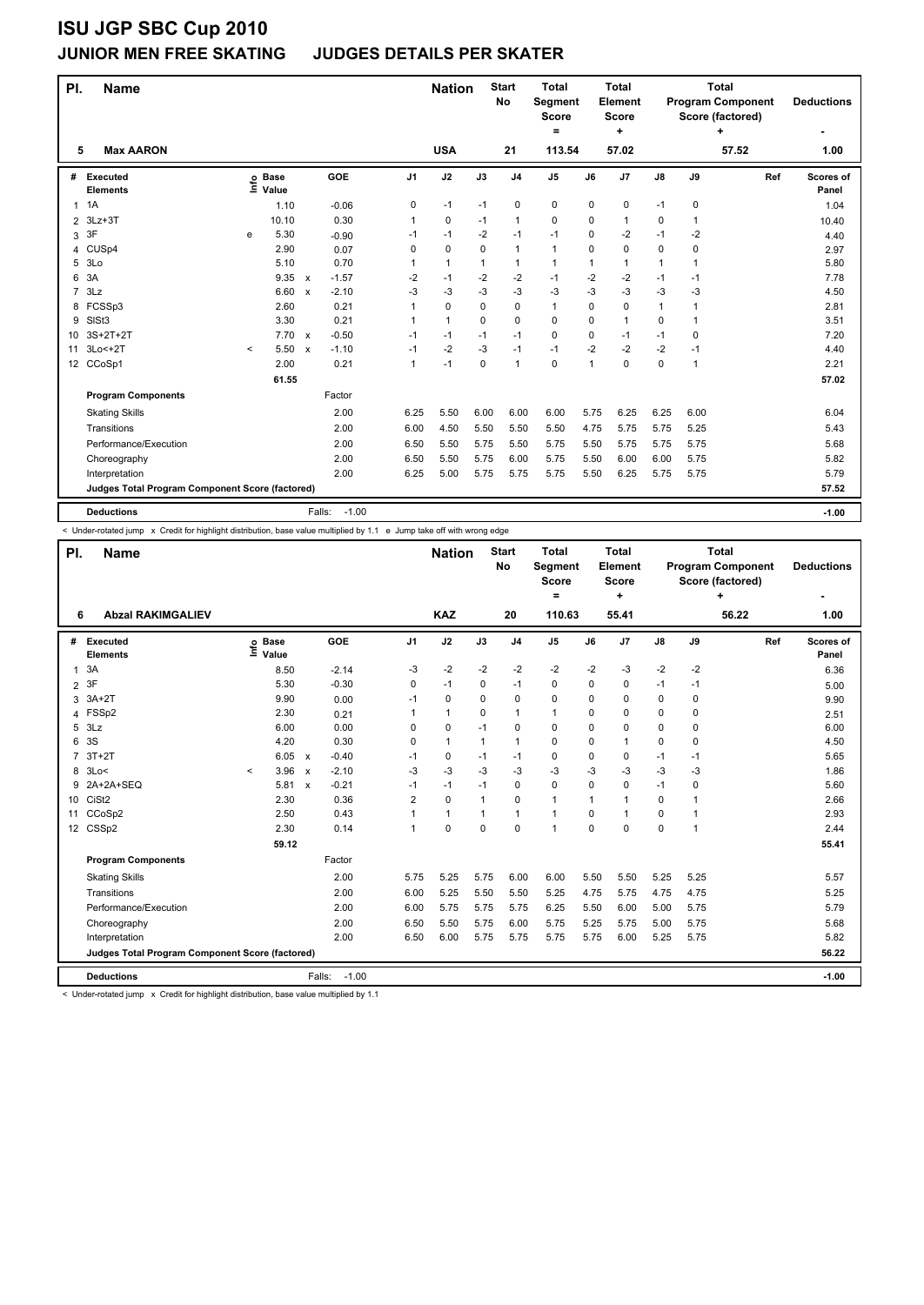#### **JUNIOR MEN FREE SKATING JUDGES DETAILS PER SKATER**

| PI.            | <b>Name</b>                                     |         |                      |                           |         |                | <b>Nation</b>  |              | <b>Start</b><br>No | <b>Total</b><br>Segment<br><b>Score</b><br>٠ |                | <b>Total</b><br><b>Element</b><br><b>Score</b><br>÷ |                         |                | <b>Total</b><br><b>Program Component</b><br>Score (factored)<br>٠ | <b>Deductions</b>  |
|----------------|-------------------------------------------------|---------|----------------------|---------------------------|---------|----------------|----------------|--------------|--------------------|----------------------------------------------|----------------|-----------------------------------------------------|-------------------------|----------------|-------------------------------------------------------------------|--------------------|
| 7              | <b>Jason BROWN</b>                              |         |                      |                           |         |                | <b>USA</b>     |              | 22                 | 110.15                                       |                | 49.93                                               |                         |                | 60.22                                                             | 0.00               |
| #              | Executed<br><b>Elements</b>                     | ۴٥      | <b>Base</b><br>Value |                           | GOE     | J <sub>1</sub> | J2             | J3           | J <sub>4</sub>     | J <sub>5</sub>                               | J6             | J <sub>7</sub>                                      | J8                      | J9             | Ref                                                               | Scores of<br>Panel |
| 1              | 2A                                              |         | 3.30                 |                           | 0.50    | 1              | $\mathbf{1}$   | $\mathbf{1}$ | $\mathbf{1}$       | $\mathbf{1}$                                 | $\mathbf{1}$   | 1                                                   | $\mathbf{1}$            | 1              |                                                                   | 3.80               |
| $\overline{2}$ | $3Lz + 2T$                                      |         | 7.40                 |                           | 0.30    | 1              | $\mathbf{1}$   | $\Omega$     | $\mathbf{1}$       | $\mathbf{1}$                                 | 0              | 0                                                   | 0                       | 0              |                                                                   | 7.70               |
| 3              | 3F                                              |         | 5.30                 |                           | 0.40    |                | $\mathbf{1}$   | 0            | $\mathbf 1$        | 0                                            | $-1$           | 0                                                   | 1                       | 1              |                                                                   | 5.70               |
| 4              | CSSp4                                           |         | 3.00                 |                           | 0.86    | $\overline{2}$ | $\overline{2}$ | $-1$         | $\mathbf 1$        | $\overline{2}$                               | $\overline{2}$ | 1                                                   | $\overline{\mathbf{c}}$ | 2              |                                                                   | 3.86               |
| 5              | 3Lo<                                            | $\,<\,$ | 3.60                 |                           | $-1.20$ | $-1$           | $-2$           | $-2$         | $-1$               | $-1$                                         | $-2$           | $-3$                                                | $-2$                    | $-2$           |                                                                   | 2.40               |
| 6              | CCoSp4                                          |         | 3.50                 |                           | 0.71    | 1              | $\overline{2}$ | $\mathbf{1}$ | $\mathbf{1}$       | $\mathbf{1}$                                 | $\overline{2}$ | 1                                                   | $\overline{2}$          | $\overline{2}$ |                                                                   | 4.21               |
| $\overline{7}$ | SISt <sub>2</sub>                               |         | 2.30                 |                           | 0.50    | 1              | $\mathbf{1}$   | $\mathbf{1}$ | $\mathbf{1}$       | $\mathbf{1}$                                 | 1              | 1                                                   | $\mathbf{1}$            | 1              |                                                                   | 2.80               |
| 8              | 3Lz                                             | $\prec$ | 4.62                 | $\mathsf{x}$              | $-1.00$ | $-1$           | $-1$           | $-2$         | $-1$               | 0                                            | $-2$           | $-2$                                                | $-1$                    | $-2$           |                                                                   | 3.62               |
| 9              | 2F                                              |         | 1.98                 | $\boldsymbol{\mathsf{x}}$ | 0.30    | 1              | $\mathbf{1}$   | $\mathbf{1}$ | $\mathbf{1}$       | $\mathbf{1}$                                 | $\overline{2}$ | $\mathbf{1}$                                        | 1                       | 1              |                                                                   | 2.28               |
| 10             | 3F<+2T+2Lo<                                     | $\prec$ | 7.04                 | $\mathsf{x}$              | $-1.30$ | $-2$           | $-2$           | $-3$         | $-1$               | $-1$                                         | $-2$           | $-2$                                                | $-2$                    | $-2$           |                                                                   | 5.74               |
| 11             | 3S<+2A+SEQ                                      | $\,<\,$ | 5.46                 | $\boldsymbol{\mathsf{x}}$ | $-0.57$ | $-1$           | $-1$           | $-2$         | $-1$               | $-1$                                         | 0              | $-2$                                                | $-1$                    | -1             |                                                                   | 4.89               |
|                | 12 FCCoSp2                                      |         | 2.50                 |                           | 0.43    | $\overline{2}$ | $\mathbf{1}$   | $\mathbf 0$  | $\mathbf{1}$       | $\mathbf 0$                                  | 1              | 1                                                   | 1                       | 1              |                                                                   | 2.93               |
|                |                                                 |         | 50.00                |                           |         |                |                |              |                    |                                              |                |                                                     |                         |                |                                                                   | 49.93              |
|                | <b>Program Components</b>                       |         |                      |                           | Factor  |                |                |              |                    |                                              |                |                                                     |                         |                |                                                                   |                    |
|                | <b>Skating Skills</b>                           |         |                      |                           | 2.00    | 6.00           | 5.75           | 5.75         | 6.25               | 6.25                                         | 6.00           | 5.75                                                | 5.75                    | 5.75           |                                                                   | 5.89               |
|                | Transitions                                     |         |                      |                           | 2.00    | 6.50           | 5.75           | 5.50         | 6.00               | 6.00                                         | 6.25           | 6.00                                                | 6.00                    | 6.00           |                                                                   | 6.00               |
|                | Performance/Execution                           |         |                      |                           | 2.00    | 6.50           | 6.00           | 5.50         | 6.00               | 5.75                                         | 5.75           | 6.00                                                | 6.00                    | 6.00           |                                                                   | 5.93               |
|                | Choreography                                    |         |                      |                           | 2.00    | 6.75           | 5.75           | 5.50         | 6.25               | 6.25                                         | 6.00           | 6.25                                                | 6.00                    | 6.25           |                                                                   | 6.11               |
|                | Interpretation                                  |         |                      |                           | 2.00    | 6.75           | 6.00           | 5.50         | 6.25               | 6.25                                         | 6.00           | 6.50                                                | 6.00                    | 6.25           |                                                                   | 6.18               |
|                | Judges Total Program Component Score (factored) |         |                      |                           |         |                |                |              |                    |                                              |                |                                                     |                         |                |                                                                   | 60.22              |
|                |                                                 |         |                      |                           |         |                |                |              |                    |                                              |                |                                                     |                         |                |                                                                   |                    |
|                | <b>Deductions</b>                               |         |                      |                           |         |                |                |              |                    |                                              |                |                                                     |                         |                |                                                                   | 0.00               |

< Under-rotated jump x Credit for highlight distribution, base value multiplied by 1.1

| PI.             | <b>Name</b>                                     |         |                      |                           |                   |                | <b>Nation</b>        |              | <b>Start</b><br><b>No</b> | <b>Total</b><br>Segment<br><b>Score</b><br>Ξ |      | <b>Total</b><br>Element<br><b>Score</b><br>÷ |                          |                | <b>Total</b><br><b>Program Component</b><br>Score (factored)<br>÷ | <b>Deductions</b>  |
|-----------------|-------------------------------------------------|---------|----------------------|---------------------------|-------------------|----------------|----------------------|--------------|---------------------------|----------------------------------------------|------|----------------------------------------------|--------------------------|----------------|-------------------------------------------------------------------|--------------------|
| 8               | <b>Kento NAKAMURA</b>                           |         |                      |                           |                   |                | <b>JPN</b>           |              | 16                        | 109.42                                       |      | 55.76                                        |                          |                | 54.66                                                             | 1.00               |
| #               | Executed<br><b>Elements</b>                     | ١nf٥    | <b>Base</b><br>Value |                           | GOE               | J <sub>1</sub> | J2                   | J3           | J <sub>4</sub>            | $\mathsf{J}5$                                | J6   | J7                                           | $\mathsf{J}8$            | J9             | Ref                                                               | Scores of<br>Panel |
| 1               | 3A                                              |         | 8.50                 |                           | $-1.29$           | $-2$           | $-1$                 | $-2$         | $-1$                      | $-1$                                         | $-1$ | $-2$                                         | $-1$                     | $\mathbf 0$    |                                                                   | 7.21               |
| $\overline{2}$  | 3Lz                                             |         | 6.00                 |                           | $-0.40$           | 0              | $-1$                 | $-1$         | $\mathbf 0$               | $\mathbf 0$                                  | $-1$ | 0                                            | $-1$                     | $-1$           |                                                                   | 5.60               |
| 3               | 3F<                                             | $\,<\,$ | 3.70                 |                           | $-1.40$           | $-2$           | $-3$                 | $-2$         | $-1$                      | $-1$                                         | $-2$ | $-3$                                         | $-2$                     | $-2$           |                                                                   | 2.30               |
| 4               | CCoSp3                                          |         | 3.00                 |                           | $-0.04$           | 0              | 0                    | 0            | 0                         | $-1$                                         | $-1$ | 0                                            | 0                        | 0              |                                                                   | 2.96               |
| 5               | 2A+2T+2T                                        |         | 6.10                 |                           | 0.21              |                | $\mathbf 0$          | 1            | $\mathbf{1}$              | 0                                            | 1    | 0                                            | 0                        | 0              |                                                                   | 6.31               |
| 6               | CiSt <sub>2</sub>                               |         | 2.30                 |                           | 0.43              |                | $\mathbf{1}$         | $\mathbf{1}$ | $\mathbf{1}$              | $\mathbf{1}$                                 | 0    | 0                                            | $\mathbf{1}$             | $\overline{2}$ |                                                                   | 2.73               |
| $\overline{7}$  | $3A+2T$                                         |         | 10.89                | $\boldsymbol{\mathsf{x}}$ | $-0.57$           | 0              | $-1$                 | $-1$         | $\mathbf 0$               | 0                                            | $-1$ | 0                                            | $-1$                     | $-1$           |                                                                   | 10.32              |
| 8               | $3Lz + 2T$                                      |         | 8.14                 | $\boldsymbol{\mathsf{x}}$ | $-0.10$           | 0              | $\mathbf 0$          | $-1$         | $\mathbf 0$               | $\Omega$                                     | 0    | 0                                            | 0                        | $-1$           |                                                                   | 8.04               |
| 9               | CSSp3                                           |         | 2.60                 |                           | 0.36              |                | $\mathbf{1}$         | $\Omega$     | $\mathbf{1}$              | 0                                            | 1    | 0                                            | $\overline{2}$           | $\mathbf{1}$   |                                                                   | 2.96               |
| 10 Lo           |                                                 |         | 0.00 x               |                           | 0.00              |                | ٠                    | ٠            | ٠                         | $\overline{\phantom{a}}$                     |      |                                              | $\overline{\phantom{a}}$ |                |                                                                   | 0.00               |
| 11              | 3S                                              |         | 4.62                 | $\mathbf{x}$              | 0.00              | 0              | $\mathbf 0$          | $-1$         | $\mathbf{1}$              | $\mathbf 0$                                  | 0    | 0                                            | 0                        | $\Omega$       |                                                                   | 4.62               |
| 12 <sup>2</sup> | FCoSp3                                          |         | 2.50                 |                           | 0.21              | 1              | $\blacktriangleleft$ | $\mathbf 0$  | $-1$                      | $\mathbf{1}$                                 | 0    | 0                                            | $\mathbf{1}$             | 0              |                                                                   | 2.71               |
|                 |                                                 |         | 58.35                |                           |                   |                |                      |              |                           |                                              |      |                                              |                          |                |                                                                   | 55.76              |
|                 | <b>Program Components</b>                       |         |                      |                           | Factor            |                |                      |              |                           |                                              |      |                                              |                          |                |                                                                   |                    |
|                 | <b>Skating Skills</b>                           |         |                      |                           | 2.00              | 5.75           | 5.25                 | 5.75         | 5.75                      | 5.75                                         | 5.75 | 5.00                                         | 5.75                     | 5.50           |                                                                   | 5.64               |
|                 | Transitions                                     |         |                      |                           | 2.00              | 6.00           | 4.50                 | 5.25         | 5.25                      | 5.00                                         | 5.25 | 5.25                                         | 5.50                     | 5.50           |                                                                   | 5.29               |
|                 | Performance/Execution                           |         |                      |                           | 2.00              | 6.00           | 5.00                 | 5.50         | 5.50                      | 6.00                                         | 5.25 | 5.00                                         | 5.75                     | 5.50           |                                                                   | 5.50               |
|                 | Choreography                                    |         |                      |                           | 2.00              | 6.25           | 5.25                 | 5.50         | 5.75                      | 4.75                                         | 5.50 | 5.25                                         | 5.50                     | 6.00           |                                                                   | 5.54               |
|                 | Interpretation                                  |         |                      |                           | 2.00              | 6.00           | 5.00                 | 5.50         | 5.50                      | 4.75                                         | 5.00 | 5.00                                         | 5.75                     | 5.75           |                                                                   | 5.36               |
|                 | Judges Total Program Component Score (factored) |         |                      |                           |                   |                |                      |              |                           |                                              |      |                                              |                          |                |                                                                   | 54.66              |
|                 | <b>Deductions</b>                               |         |                      |                           | $-1.00$<br>Falls: |                |                      |              |                           |                                              |      |                                              |                          |                |                                                                   | $-1.00$            |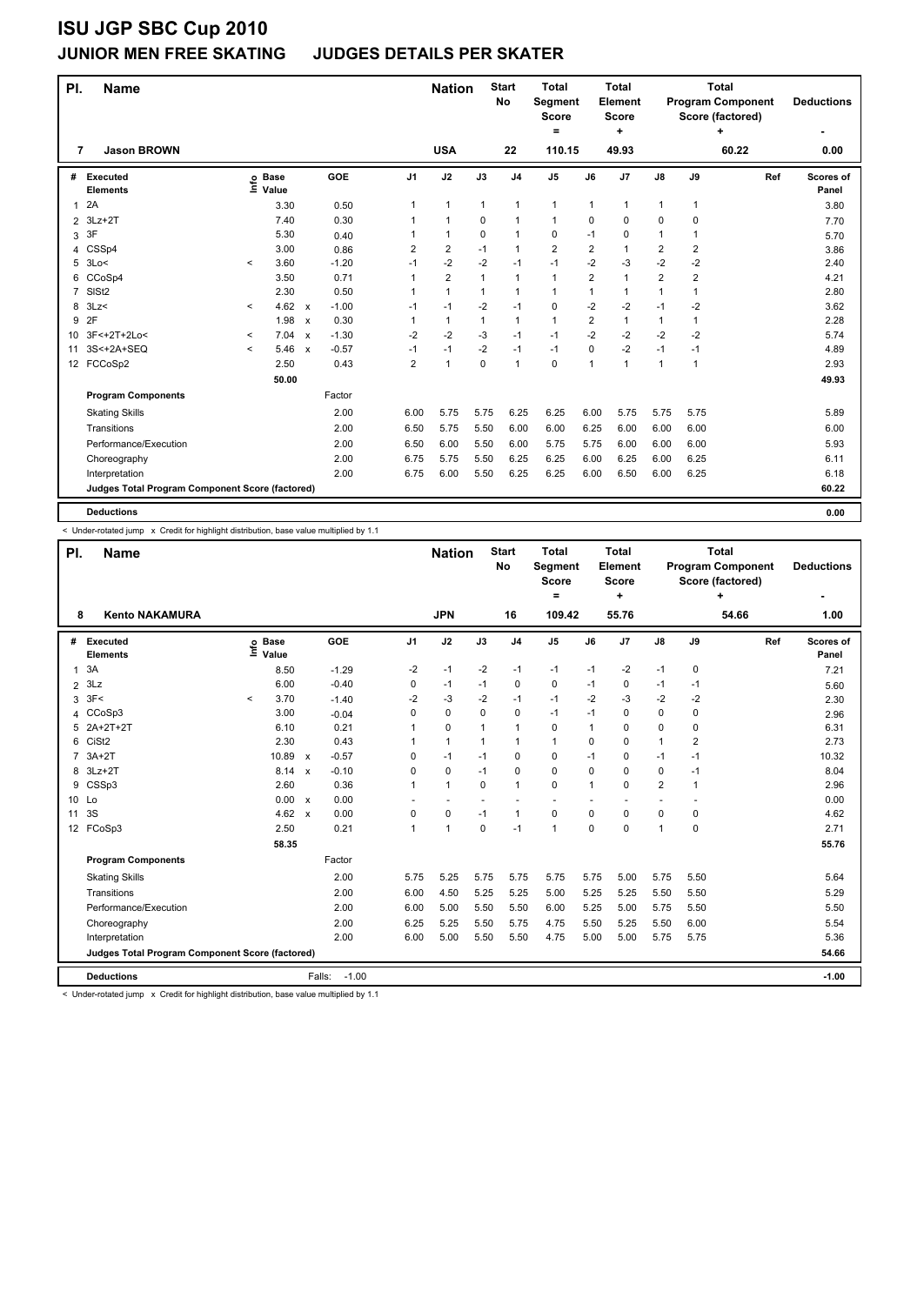#### **JUNIOR MEN FREE SKATING JUDGES DETAILS PER SKATER**

| PI.            | <b>Name</b>                                     |         |                      |                           |         |                | <b>Nation</b>  |              | <b>Start</b><br>No | <b>Total</b><br>Segment<br><b>Score</b><br>= |                | <b>Total</b><br>Element<br><b>Score</b><br>٠ |               |      | <b>Total</b><br><b>Program Component</b><br>Score (factored) | <b>Deductions</b>  |
|----------------|-------------------------------------------------|---------|----------------------|---------------------------|---------|----------------|----------------|--------------|--------------------|----------------------------------------------|----------------|----------------------------------------------|---------------|------|--------------------------------------------------------------|--------------------|
| 9              | <b>He ZHANG</b>                                 |         |                      |                           |         |                | <b>CHN</b>     |              | 6                  | 107.62                                       |                | 55.12                                        |               |      | 52.50                                                        | 0.00               |
| #              | Executed<br><b>Elements</b>                     | Linfo   | <b>Base</b><br>Value |                           | GOE     | J <sub>1</sub> | J2             | J3           | J <sub>4</sub>     | J <sub>5</sub>                               | J6             | J7                                           | $\mathsf{J}8$ | J9   | Ref                                                          | Scores of<br>Panel |
| 1              | $3F+2T$                                         | e       | 6.70                 |                           | $-0.70$ | $-2$           | $-1$           | $-1$         | $\mathbf 0$        | $-1$                                         | $\Omega$       | $-2$                                         | $-1$          | $-1$ |                                                              | 6.00               |
| $\overline{2}$ | 3Lz                                             |         | 6.00                 |                           | 0.70    | 1              | $\mathbf{1}$   | 1            | $\mathbf{1}$       | 0                                            | 1              | 1                                            | 1             | 1    |                                                              | 6.70               |
| 3              | $2A+3T$                                         |         | 7.40                 |                           | 0.70    | 1              | $\mathbf{1}$   | 1            | $\mathbf{1}$       | $\mathbf{1}$                                 | $\mathbf{1}$   | 0                                            | $\mathbf{1}$  | 1    |                                                              | 8.10               |
| 4              | 3Lo                                             |         | 5.10                 |                           | 0.00    | 1              | 0              | $-2$         | 0                  | $\mathbf 0$                                  | 0              | 0                                            | 0             | 0    |                                                              | 5.10               |
| 5              | FCoSp1                                          |         | 1.70                 |                           | $-0.69$ | $-2$           | $-2$           | $-3$         | $-2$               | $-3$                                         | $-2$           | $-2$                                         | $-3$          | $-2$ |                                                              | 1.01               |
| 6              | 3S                                              |         | 4.62                 | $\mathsf{x}$              | 0.40    | 0              | $\mathbf{1}$   | 1            | $\mathbf{1}$       | 0                                            | $\overline{2}$ | 0                                            | 1             | 0    |                                                              | 5.02               |
| $\overline{7}$ | 3F<                                             | $\prec$ | 4.07                 | $\boldsymbol{\mathsf{x}}$ | $-1.60$ | $-2$           | $-3$           | $-2$         | $-2$               | $-2$                                         | $-2$           | $-3$                                         | $-3$          | $-2$ |                                                              | 2.47               |
| 8              | 2A                                              |         | 3.63                 | $\boldsymbol{\mathsf{x}}$ | 0.50    | 1              | $\mathbf{1}$   | $\mathbf{1}$ | $\mathbf{1}$       | $\mathbf{1}$                                 | $\overline{2}$ | 0                                            | 1             | 1    |                                                              | 4.13               |
| 9              | CSSp3                                           |         | 2.60                 |                           | 0.21    | $\Omega$       | $\mathbf{1}$   | $\Omega$     | $\Omega$           | 0                                            | $\mathbf{1}$   | 0                                            | 1             | 1    |                                                              | 2.81               |
|                | 10 3S+2T+2Lo                                    |         | 8.14                 | $\mathsf{x}$              | $-0.80$ | $-1$           | $-2$           | $-1$         | $-1$               | $-1$                                         | $\Omega$       | $-2$                                         | $-1$          | $-1$ |                                                              | 7.34               |
| 11             | SIS <sub>t2</sub>                               |         | 2.30                 |                           | 0.14    | 0              | $\mathbf{1}$   | $\mathbf 0$  | $\mathbf 0$        | $\mathbf 0$                                  | 0              | 0                                            | 1             | 1    |                                                              | 2.44               |
|                | 12 CCoSp4                                       |         | 3.50                 |                           | 0.50    | 1              | $\overline{1}$ | 1            | 1                  | $\mathbf{1}$                                 | $\overline{2}$ | 1                                            | 1             | 1    |                                                              | 4.00               |
|                |                                                 |         | 55.76                |                           |         |                |                |              |                    |                                              |                |                                              |               |      |                                                              | 55.12              |
|                | <b>Program Components</b>                       |         |                      |                           | Factor  |                |                |              |                    |                                              |                |                                              |               |      |                                                              |                    |
|                | <b>Skating Skills</b>                           |         |                      |                           | 2.00    | 4.75           | 4.75           | 5.50         | 5.50               | 5.25                                         | 6.00           | 4.75                                         | 5.00          | 5.00 |                                                              | 5.11               |
|                | Transitions                                     |         |                      |                           | 2.00    | 5.00           | 5.50           | 5.25         | 5.25               | 5.00                                         | 5.75           | 4.75                                         | 5.25          | 4.75 |                                                              | 5.14               |
|                | Performance/Execution                           |         |                      |                           | 2.00    | 5.25           | 5.75           | 5.50         | 5.50               | 5.00                                         | 5.75           | 5.00                                         | 5.00          | 5.25 |                                                              | 5.32               |
|                | Choreography                                    |         |                      |                           | 2.00    | 5.00           | 5.75           | 5.50         | 5.75               | 5.25                                         | 5.50           | 5.00                                         | 5.00          | 5.00 |                                                              | 5.29               |
|                | Interpretation                                  |         |                      |                           | 2.00    | 5.00           | 5.75           | 5.75         | 5.75               | 5.00                                         | 5.75           | 5.25                                         | 5.25          | 5.00 |                                                              | 5.39               |
|                | Judges Total Program Component Score (factored) |         |                      |                           |         |                |                |              |                    |                                              |                |                                              |               |      |                                                              | 52.50              |
|                | <b>Deductions</b>                               |         |                      |                           |         |                |                |              |                    |                                              |                |                                              |               |      |                                                              | 0.00               |

< Under-rotated jump x Credit for highlight distribution, base value multiplied by 1.1 e Jump take off with wrong edge

| PI.            | <b>Name</b>                                     |   |                            |                           |         |                | <b>Nation</b> |              | <b>Start</b><br><b>No</b> | <b>Total</b><br><b>Segment</b><br><b>Score</b><br>= |      | <b>Total</b><br>Element<br><b>Score</b><br>÷ |               |              | <b>Total</b><br><b>Program Component</b><br>Score (factored)<br>÷ | <b>Deductions</b>  |
|----------------|-------------------------------------------------|---|----------------------------|---------------------------|---------|----------------|---------------|--------------|---------------------------|-----------------------------------------------------|------|----------------------------------------------|---------------|--------------|-------------------------------------------------------------------|--------------------|
| 10             | <b>Mark SHAKHMATOV</b>                          |   |                            |                           |         |                | <b>RUS</b>    |              | 23                        | 106.78                                              |      | 50.86                                        |               |              | 55.92                                                             | 0.00               |
| #              | Executed<br><b>Elements</b>                     |   | e Base<br>E Value<br>Value |                           | GOE     | J <sub>1</sub> | J2            | J3           | J <sub>4</sub>            | $\mathsf{J}5$                                       | J6   | J7                                           | $\mathsf{J}8$ | J9           | Ref                                                               | Scores of<br>Panel |
| 1              | 2A                                              |   | 3.30                       |                           | 0.29    | 0              | $\pmb{0}$     | $\mathbf{1}$ | $\mathbf{1}$              | 0                                                   | 1    | $\mathbf 0$                                  | $\mathbf{1}$  | $\mathbf{1}$ |                                                                   | 3.59               |
| $\overline{2}$ | 3Lo                                             |   | 5.10                       |                           | 0.50    | 0              | $\pmb{0}$     | 1            | $\mathbf{1}$              | 0                                                   | 1    | 1                                            | 1             | $\mathbf{1}$ |                                                                   | 5.60               |
| 3              | $3Lz + 3T$                                      |   | 10.10                      |                           | 0.20    | 0              | $\mathbf 0$   | 0            | $\mathbf{1}$              | 0                                                   | 1    | 0                                            | 1             | 0            |                                                                   | 10.30              |
| 4              | CSSp4                                           |   | 3.00                       |                           | 0.50    |                | $\mathbf{1}$  | $\mathbf{1}$ | $\mathbf{1}$              | $\mathbf{1}$                                        | 1    | 1                                            | 1             | 1            |                                                                   | 3.50               |
| 5              | 3F                                              | e | 5.30                       |                           | $-1.20$ | $-2$           | $-2$          | $-2$         | $-1$                      | $-1$                                                | 0    | $-2$                                         | $-2$          | $-2$         |                                                                   | 4.10               |
| 6              | FCSp3                                           |   | 2.80                       |                           | 0.07    | 0              | $\mathbf 0$   | $\Omega$     | $\mathbf{1}$              | $\mathbf 0$                                         | 1    | 0                                            | 0             | 0            |                                                                   | 2.87               |
| $\overline{7}$ | 2Lz                                             |   | 2.31                       | $\mathsf{x}$              | 0.00    | 0              | 0             | $-1$         | 0                         | 0                                                   | 0    | 0                                            | 0             | 0            |                                                                   | 2.31               |
| 8              | 2F+3T<<+2T                                      | e | 5.06                       | $\boldsymbol{\mathsf{x}}$ | $-0.81$ | $-3$           | $-3$          | $-3$         | $-2$                      | $-2$                                                | -3   | $-3$                                         | $-2$          | $-3$         |                                                                   | 4.25               |
| 9              | 2A                                              |   | 3.63                       | $\mathsf{x}$              | $-0.07$ | $-1$           | $\mathbf 0$   | $-1$         | 0                         | $\mathbf 0$                                         | 0    | 0                                            | 0             | 0            |                                                                   | 3.56               |
| 10             | SISt <sub>2</sub>                               |   | 2.30                       |                           | 0.29    | 0              | $\mathbf{1}$  | $\mathbf 0$  | $\mathbf{1}$              | 0                                                   | 1    | 1                                            | 0             | 1            |                                                                   | 2.59               |
| 11             | 3S                                              |   | 4.62                       | $\mathsf{x}$              | 0.00    | $-1$           | 0             | 0            | $\mathbf 0$               | $\mathbf 0$                                         | 0    | 0                                            | 0             | 0            |                                                                   | 4.62               |
|                | 12 CCoSp4                                       |   | 3.50                       |                           | 0.07    | 1              | $\mathbf 0$   | $\Omega$     | $\mathbf 0$               | 0                                                   | 0    | 1                                            | 0             | 0            |                                                                   | 3.57               |
|                |                                                 |   | 51.02                      |                           |         |                |               |              |                           |                                                     |      |                                              |               |              |                                                                   | 50.86              |
|                | <b>Program Components</b>                       |   |                            |                           | Factor  |                |               |              |                           |                                                     |      |                                              |               |              |                                                                   |                    |
|                | <b>Skating Skills</b>                           |   |                            |                           | 2.00    | 5.75           | 5.50          | 5.50         | 6.00                      | 5.50                                                | 5.75 | 5.50                                         | 6.00          | 5.50         |                                                                   | 5.64               |
|                | Transitions                                     |   |                            |                           | 2.00    | 5.50           | 5.00          | 5.00         | 5.50                      | 5.25                                                | 5.50 | 5.50                                         | 5.75          | 5.25         |                                                                   | 5.36               |
|                | Performance/Execution                           |   |                            |                           | 2.00    | 5.75           | 5.25          | 5.25         | 5.75                      | 5.00                                                | 5.50 | 5.75                                         | 6.00          | 6.00         |                                                                   | 5.61               |
|                | Choreography                                    |   |                            |                           | 2.00    | 6.00           | 5.25          | 5.25         | 6.00                      | 5.50                                                | 5.50 | 5.50                                         | 5.75          | 6.00         |                                                                   | 5.64               |
|                | Interpretation                                  |   |                            |                           | 2.00    | 5.75           | 5.50          | 5.00         | 5.75                      | 5.25                                                | 6.00 | 5.75                                         | 6.00          | 6.25         |                                                                   | 5.71               |
|                | Judges Total Program Component Score (factored) |   |                            |                           |         |                |               |              |                           |                                                     |      |                                              |               |              |                                                                   | 55.92              |
|                | <b>Deductions</b>                               |   |                            |                           |         |                |               |              |                           |                                                     |      |                                              |               |              |                                                                   | 0.00               |

<< Downgraded jump x Credit for highlight distribution, base value multiplied by 1.1 e Jump take off with wrong edge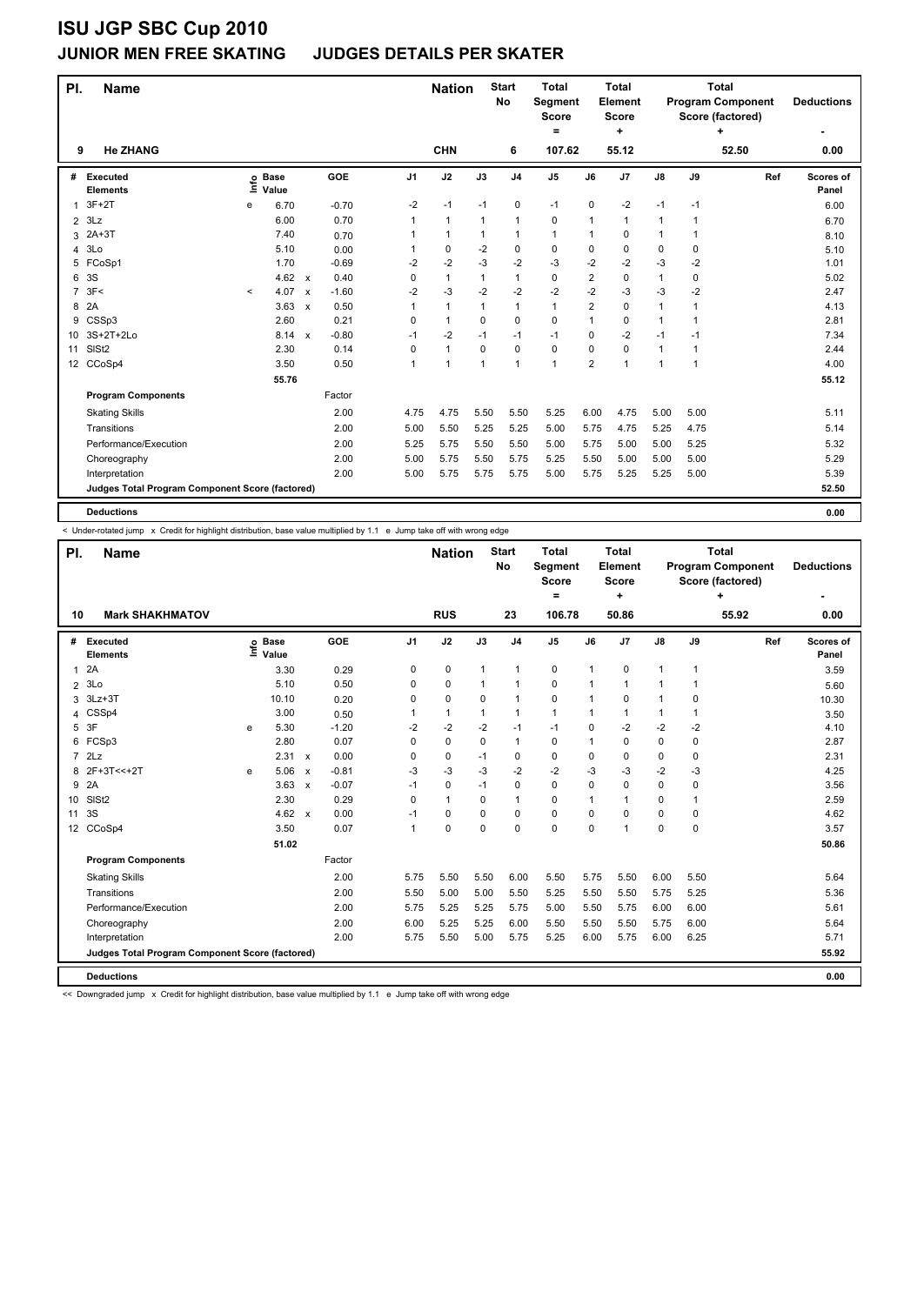#### **JUNIOR MEN FREE SKATING JUDGES DETAILS PER SKATER**

| PI.            | <b>Name</b>                                     |          |                      |              |         |                | <b>Nation</b>  |             | <b>Start</b><br><b>No</b> | <b>Total</b><br><b>Segment</b><br><b>Score</b><br>= |      | <b>Total</b><br>Element<br><b>Score</b><br>÷ |      |              | <b>Total</b><br><b>Program Component</b><br>Score (factored)<br>٠ | <b>Deductions</b>  |
|----------------|-------------------------------------------------|----------|----------------------|--------------|---------|----------------|----------------|-------------|---------------------------|-----------------------------------------------------|------|----------------------------------------------|------|--------------|-------------------------------------------------------------------|--------------------|
| 11             | <b>Ryuju HINO</b>                               |          |                      |              |         |                | <b>JPN</b>     |             | 12                        | 104.45                                              |      | 56.45                                        |      |              | 48.00                                                             | 0.00               |
| #              | Executed<br><b>Elements</b>                     | lnfo     | <b>Base</b><br>Value |              | GOE     | J <sub>1</sub> | J2             | J3          | J <sub>4</sub>            | J <sub>5</sub>                                      | J6   | J7                                           | J8   | J9           | Ref                                                               | Scores of<br>Panel |
| 1              | $3A+2T$                                         |          | 9.90                 |              | $-0.43$ | 0              | $-1$           | $-1$        | $\pmb{0}$                 | 0                                                   | $-1$ | $\mathbf 0$                                  | $-1$ | 0            |                                                                   | 9.47               |
| $\overline{2}$ | 3A                                              |          | 8.50                 |              | 0.43    | 1              | $\mathbf{1}$   | 0           | 1                         | $\mathbf 0$                                         | 0    | 0                                            | 0    | $\mathbf{1}$ |                                                                   | 8.93               |
| 3              | $3F+2T$                                         | e        | 6.70                 |              | $-1.20$ | $-1$           | $-2$           | -3          | -2                        | $-1$                                                | $-1$ | $-2$                                         | $-2$ | $-2$         |                                                                   | 5.50               |
| 4              | FCCoSp3                                         |          | 3.00                 |              | 0.00    | 0              | $\mathbf 0$    | 0           | 0                         | 0                                                   | 0    | 0                                            | 0    | 0            |                                                                   | 3.00               |
| 5              | CiSt <sub>2</sub>                               |          | 2.30                 |              | 0.00    | 0              | $\mathbf 0$    | $\Omega$    | $\mathbf 0$               | $\mathbf 0$                                         | 0    | 0                                            | 0    | 0            |                                                                   | 2.30               |
| 6              | 3Lo                                             |          | 5.61                 | $\mathsf{x}$ | 0.00    | 0              | $\pmb{0}$      | $-1$        | 0                         | 0                                                   | 0    | 0                                            | 0    | 0            |                                                                   | 5.61               |
| 7              | 3Lz                                             | $\hat{}$ | 4.62                 | $\mathsf{x}$ | $-1.60$ | $-2$           | $-3$           | $-2$        | $-2$                      | $-2$                                                | $-2$ | $-3$                                         | $-3$ | $-2$         |                                                                   | 3.02               |
| 8              | 2S                                              |          | 1.54                 | $\mathsf{x}$ | $-0.03$ | 0              | $\mathbf 0$    | $-1$        | 0                         | $\Omega$                                            | 0    | 0                                            | $-1$ | 0            |                                                                   | 1.51               |
| 9              | $3T+2T$                                         |          | 6.05                 | $\mathsf{x}$ | 0.00    | 0              | $\mathbf 0$    | 0           | 0                         | $\mathbf 0$                                         | 0    | 0                                            | $-1$ | 0            |                                                                   | 6.05               |
| 10             | 2A                                              |          | 3.63                 | $\mathsf{x}$ | 0.00    | 0              | $\mathbf 0$    | $\Omega$    | 0                         | $\mathbf{1}$                                        | 0    | 0                                            | 0    | 0            |                                                                   | 3.63               |
| 11             | CSSp4                                           |          | 3.00                 |              | 0.50    |                | $\overline{2}$ | 0           | $\mathbf{1}$              | $\mathbf{1}$                                        | 1    | 1                                            | 1    | 1            |                                                                   | 3.50               |
|                | 12 CCoSp4                                       |          | 3.50                 |              | 0.43    | 0              | 1              | $\mathbf 0$ | $\mathbf{1}$              | 1                                                   | 1    | 1                                            | 1    | 1            |                                                                   | 3.93               |
|                |                                                 |          | 58.35                |              |         |                |                |             |                           |                                                     |      |                                              |      |              |                                                                   | 56.45              |
|                | <b>Program Components</b>                       |          |                      |              | Factor  |                |                |             |                           |                                                     |      |                                              |      |              |                                                                   |                    |
|                | <b>Skating Skills</b>                           |          |                      |              | 2.00    | 5.25           | 4.50           | 5.50        | 5.25                      | 5.00                                                | 5.25 | 4.75                                         | 4.75 | 5.00         |                                                                   | 5.04               |
|                | Transitions                                     |          |                      |              | 2.00    | 5.00           | 4.50           | 4.75        | 4.75                      | 4.25                                                | 4.75 | 4.50                                         | 4.00 | 4.50         |                                                                   | 4.57               |
|                | Performance/Execution                           |          |                      |              | 2.00    | 5.25           | 4.25           | 5.00        | 5.00                      | 5.75                                                | 5.50 | 4.75                                         | 4.00 | 4.75         |                                                                   | 4.93               |
|                | Choreography                                    |          |                      |              | 2.00    | 5.25           | 4.25           | 5.00        | 5.00                      | 4.50                                                | 5.25 | 4.75                                         | 4.00 | 5.00         |                                                                   | 4.82               |
|                | Interpretation                                  |          |                      |              | 2.00    | 5.25           | 4.00           | 5.00        | 4.50                      | 4.50                                                | 5.00 | 4.50                                         | 3.75 | 5.00         |                                                                   | 4.64               |
|                | Judges Total Program Component Score (factored) |          |                      |              |         |                |                |             |                           |                                                     |      |                                              |      |              |                                                                   | 48.00              |
|                | <b>Deductions</b>                               |          |                      |              |         |                |                |             |                           |                                                     |      |                                              |      |              |                                                                   | 0.00               |

< Under-rotated jump x Credit for highlight distribution, base value multiplied by 1.1 e Jump take off with wrong edge

| PI.            | <b>Name</b>                                     |                            |                           |         |                | <b>Nation</b>  |              | <b>Start</b><br><b>No</b> | <b>Total</b><br>Segment<br><b>Score</b><br>Ξ. |                | <b>Total</b><br>Element<br>Score<br>÷ |               |              | <b>Total</b><br><b>Program Component</b><br>Score (factored)<br>÷ | <b>Deductions</b><br>۰ |
|----------------|-------------------------------------------------|----------------------------|---------------------------|---------|----------------|----------------|--------------|---------------------------|-----------------------------------------------|----------------|---------------------------------------|---------------|--------------|-------------------------------------------------------------------|------------------------|
| 12             | Dong-Won LEE                                    |                            |                           |         |                | <b>KOR</b>     |              | 17                        | 101.96                                        |                | 52.48                                 |               |              | 49.48                                                             | 0.00                   |
| #              | <b>Executed</b><br><b>Elements</b>              | e Base<br>E Value<br>Value |                           | GOE     | J <sub>1</sub> | J2             | J3           | J <sub>4</sub>            | J <sub>5</sub>                                | J6             | J7                                    | $\mathsf{J}8$ | J9           | Ref                                                               | Scores of<br>Panel     |
| 1              | 3Lz                                             | 6.00                       |                           | $-0.20$ | 0              | $\pmb{0}$      | $-2$         | $\pmb{0}$                 | $\mathbf{1}$                                  | 0              | $\pmb{0}$                             | $-1$          | -1           |                                                                   | 5.80                   |
| $\overline{2}$ | 2A                                              | 3.30                       |                           | 0.36    | 0              | $\mathbf{1}$   | $-1$         | 1                         | $\mathbf{1}$                                  | 1              | 0                                     | 1             | 1            |                                                                   | 3.66                   |
| 3              | $3Lo+2T$                                        | 6.50                       |                           | 0.00    | 0              | $\mathbf 0$    | $\Omega$     | $\mathbf{1}$              | $\mathbf 0$                                   | 0              | $\Omega$                              | $\Omega$      | 0            |                                                                   | 6.50                   |
| 4              | FCSp2                                           | 2.30                       |                           | 0.14    | 0              | 0              | 1            | 0                         | $\mathbf{1}$                                  | 0              | $-1$                                  | $\mathbf{1}$  | 0            |                                                                   | 2.44                   |
| 5              | 3S                                              | 4.20                       |                           | 0.70    |                | $\mathbf{1}$   | 1            | $\mathbf{1}$              | $\mathbf{1}$                                  | 1              | 0                                     | 1             | 1            |                                                                   | 4.90                   |
| 6              | 3F                                              | 5.30                       |                           | 0.60    |                | $\mathbf{1}$   | $\Omega$     | $\mathbf{1}$              | $\mathbf{1}$                                  | $\overline{2}$ | $\Omega$                              | $\mathbf{1}$  | 1            |                                                                   | 5.90                   |
| $\overline{7}$ | CSSp4                                           | 3.00                       |                           | 0.50    | 0              | $\overline{2}$ | $\mathbf{1}$ | $\mathbf{1}$              | $\mathbf{1}$                                  | 1              | 1                                     | $\mathbf{1}$  | 1            |                                                                   | 3.50                   |
| 8              | 2A+2T+1Lo                                       | 5.72                       | $\mathsf{x}$              | 0.07    | 0              | $\mathbf{1}$   | 0            | 0                         | 0                                             | 1              | 0                                     | 0             | 0            |                                                                   | 5.79                   |
| 9              | $1Lz+2T$                                        | 2.20                       | $\boldsymbol{\mathsf{x}}$ | $-0.11$ | $-1$           | $-1$           | $-2$         | $\mathbf 0$               | 0                                             | 0              | 0                                     | $-1$          | $-1$         |                                                                   | 2.09                   |
| 10             | SISt <sub>2</sub>                               | 2.30                       |                           | 0.29    | 0              | $\mathbf{1}$   | $\mathbf{1}$ | 0                         | $\mathbf{1}$                                  | 0              | 0                                     | $\mathbf{1}$  | $\mathbf{1}$ |                                                                   | 2.59                   |
| 11             | 3Lo                                             | $5.61 \times$              |                           | $-0.30$ | $-1$           | $-1$           | $-2$         | $\mathbf 0$               | $\mathbf 0$                                   | $-1$           | $\Omega$                              | 0             | 0            |                                                                   | 5.31                   |
|                | 12 CCoSp4                                       | 3.50                       |                           | 0.50    | 0              | $\mathbf{1}$   | $\mathbf{1}$ | $\mathbf{1}$              | $\mathbf{1}$                                  | $\overline{2}$ | 1                                     | 1             | 1            |                                                                   | 4.00                   |
|                |                                                 | 49.93                      |                           |         |                |                |              |                           |                                               |                |                                       |               |              |                                                                   | 52.48                  |
|                | <b>Program Components</b>                       |                            |                           | Factor  |                |                |              |                           |                                               |                |                                       |               |              |                                                                   |                        |
|                | <b>Skating Skills</b>                           |                            |                           | 2.00    | 5.75           | 5.25           | 5.50         | 5.25                      | 5.00                                          | 5.50           | 4.75                                  | 5.75          | 5.00         |                                                                   | 5.32                   |
|                | Transitions                                     |                            |                           | 2.00    | 5.00           | 4.50           | 4.75         | 4.50                      | 4.25                                          | 4.75           | 4.50                                  | 4.75          | 4.25         |                                                                   | 4.57                   |
|                | Performance/Execution                           |                            |                           | 2.00    | 5.50           | 5.00           | 5.25         | 4.75                      | 5.50                                          | 5.00           | 4.75                                  | 5.00          | 5.00         |                                                                   | 5.07                   |
|                | Choreography                                    |                            |                           | 2.00    | 5.25           | 5.00           | 5.25         | 4.75                      | 4.50                                          | 5.25           | 4.75                                  | 5.25          | 5.25         |                                                                   | 5.07                   |
|                | Interpretation                                  |                            |                           | 2.00    | 5.25           | 4.50           | 5.25         | 4.50                      | 4.50                                          | 4.75           | 4.50                                  | 4.50          | 5.00         |                                                                   | 4.71                   |
|                | Judges Total Program Component Score (factored) |                            |                           |         |                |                |              |                           |                                               |                |                                       |               |              |                                                                   | 49.48                  |
|                | <b>Deductions</b>                               |                            |                           |         |                |                |              |                           |                                               |                |                                       |               |              |                                                                   | 0.00                   |

x Credit for highlight distribution, base value multiplied by 1.1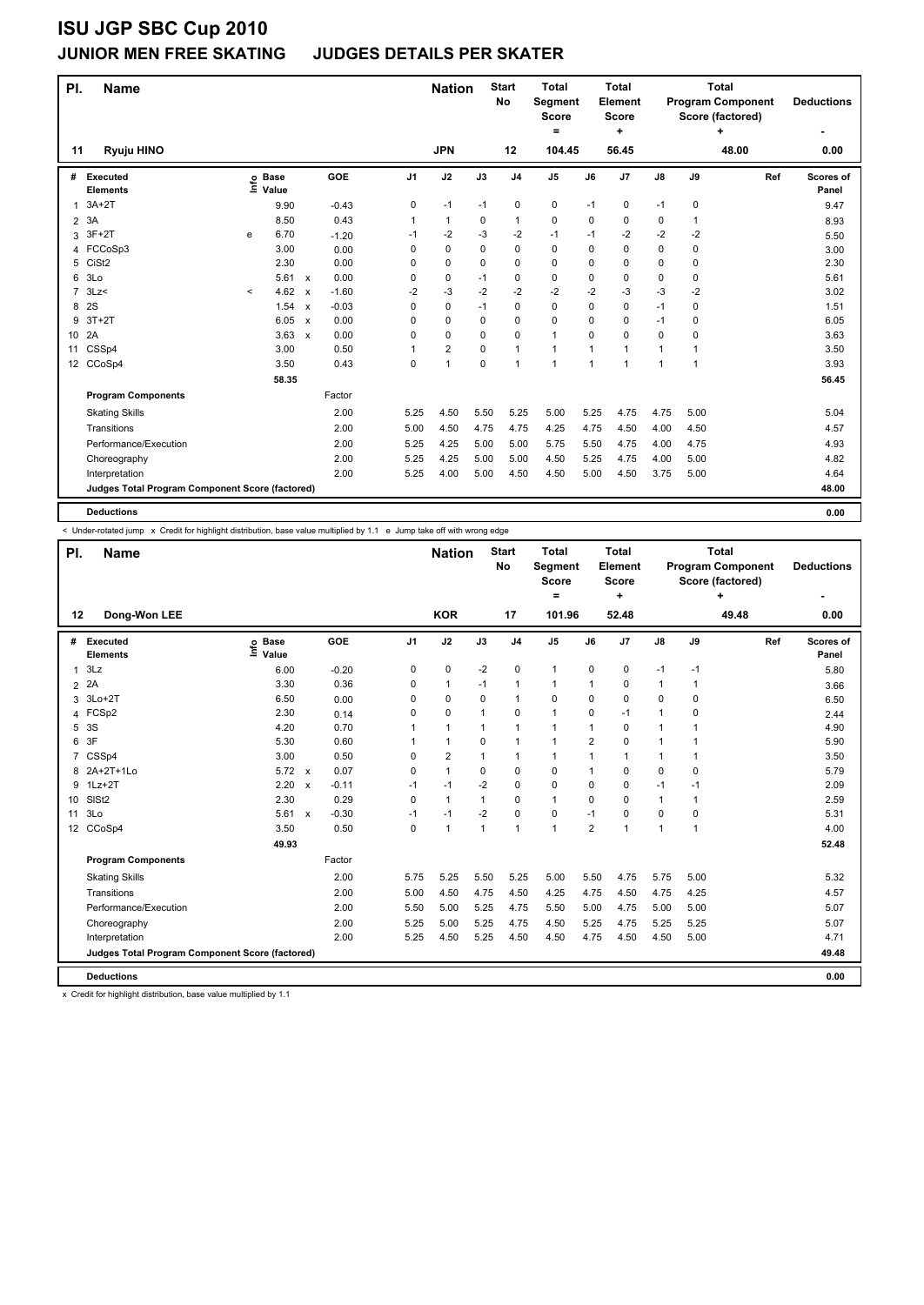#### **JUNIOR MEN FREE SKATING JUDGES DETAILS PER SKATER**

| <b>Viktor ZUBIK</b><br><b>FIN</b><br>9<br>43.20<br>85.36<br>42.16<br>13<br>GOE<br>J2<br>J <sub>1</sub><br>J3<br>J <sub>5</sub><br>J7<br>$\mathsf{J}8$<br>J9<br>Executed<br><b>Base</b><br>J <sub>4</sub><br>J6<br>Ref<br>#<br>١nfo<br>Value<br><b>Elements</b><br>$\mathbf 0$<br>$3F+2T$<br>0<br>0<br>0<br>0<br>1<br>1<br>1<br>1<br>6.70<br>0.30<br>1<br>2Lo<br>$-0.04$<br>1.80<br>0<br>0<br>0<br>0<br>0<br>0<br>$-1$<br>$-1$<br>0<br>$\overline{2}$<br>2F<br>1.80<br>0<br>0<br>0<br>$\Omega$<br>0<br>0<br>0<br>0.00<br>0<br>0<br>3<br>2A<br>$\mathbf 0$<br>3.30<br>0<br>0<br>0<br>0<br>0<br>0<br>0.00<br>0<br>0<br>4<br>0<br>CSSp4<br>3.00<br>0.00<br>0<br>0<br>0<br>0<br>0<br>0<br>0<br>5<br>1<br>3T<br>0.50<br>4.51<br>$\mathbf 0$<br>$\mathbf 0$<br>6<br>0<br>$\mathbf{1}$<br>1<br>1<br>$\mathsf{x}$<br>1<br>1<br>1<br>$-0.06$<br>0<br>0<br>$1S+2T$<br>1.98<br>$-1$<br>0<br>0<br>0<br>$-1$<br>7<br>0<br>$-1$<br>$\boldsymbol{\mathsf{x}}$<br>0.00<br>8 CCoSp2<br>2.50<br>$\mathbf 0$<br>$\mathbf 0$<br>$\mathbf 0$<br>0<br>0<br>0<br>0<br>0<br>0<br>SISt <sub>2</sub><br>2.30<br>$\mathbf{1}$<br>0<br>9<br>0.14<br>$\Omega$<br>$\Omega$<br>0<br>$\Omega$<br>0<br>$\mathbf 1$<br>1<br>$3T+2T+2T$<br>0.00<br>$\mathbf 0$<br>7.59<br>0<br>0<br>$\mathbf{1}$<br>0<br>0<br>0<br>0<br>10<br>$-1$<br>$\boldsymbol{\mathsf{x}}$<br>2A<br>0.00<br>$\mathbf 0$<br>$\mathbf 0$<br>0<br>3.63<br>0<br>0<br>$\Omega$<br>0<br>$\Omega$<br>0<br>11<br>$\boldsymbol{\mathsf{x}}$<br>$\mathbf 0$<br>0<br>$\Omega$<br>12 FSSp2<br>2.30<br>$-0.09$<br>0<br>$-1$<br>0<br>0<br>$-1$<br>$-1$<br>41.41<br><b>Program Components</b><br>Factor<br>2.00<br>4.50<br>5.25<br>4.50<br>4.75<br>4.25<br>4.25<br>4.75<br><b>Skating Skills</b><br>4.50<br>4.75<br>2.00<br>4.00<br>4.25<br>4.75<br>4.00<br>4.00<br>4.00<br>4.25<br>4.00<br>3.75<br>Transitions | PI. | Name                  |  |      |      | <b>Nation</b> |      | <b>Start</b><br>No | <b>Total</b><br>Segment<br><b>Score</b><br>$\equiv$ |      | <b>Total</b><br>Element<br>Score<br>٠ |      |      | <b>Total</b><br><b>Program Component</b><br>Score (factored)<br>٠ | <b>Deductions</b>  |
|-----------------------------------------------------------------------------------------------------------------------------------------------------------------------------------------------------------------------------------------------------------------------------------------------------------------------------------------------------------------------------------------------------------------------------------------------------------------------------------------------------------------------------------------------------------------------------------------------------------------------------------------------------------------------------------------------------------------------------------------------------------------------------------------------------------------------------------------------------------------------------------------------------------------------------------------------------------------------------------------------------------------------------------------------------------------------------------------------------------------------------------------------------------------------------------------------------------------------------------------------------------------------------------------------------------------------------------------------------------------------------------------------------------------------------------------------------------------------------------------------------------------------------------------------------------------------------------------------------------------------------------------------------------------------------------------------------------------------------------------------------------------------------------------------------------------------------------|-----|-----------------------|--|------|------|---------------|------|--------------------|-----------------------------------------------------|------|---------------------------------------|------|------|-------------------------------------------------------------------|--------------------|
|                                                                                                                                                                                                                                                                                                                                                                                                                                                                                                                                                                                                                                                                                                                                                                                                                                                                                                                                                                                                                                                                                                                                                                                                                                                                                                                                                                                                                                                                                                                                                                                                                                                                                                                                                                                                                                   |     |                       |  |      |      |               |      |                    |                                                     |      |                                       |      |      |                                                                   | 0.00               |
|                                                                                                                                                                                                                                                                                                                                                                                                                                                                                                                                                                                                                                                                                                                                                                                                                                                                                                                                                                                                                                                                                                                                                                                                                                                                                                                                                                                                                                                                                                                                                                                                                                                                                                                                                                                                                                   |     |                       |  |      |      |               |      |                    |                                                     |      |                                       |      |      |                                                                   | Scores of<br>Panel |
|                                                                                                                                                                                                                                                                                                                                                                                                                                                                                                                                                                                                                                                                                                                                                                                                                                                                                                                                                                                                                                                                                                                                                                                                                                                                                                                                                                                                                                                                                                                                                                                                                                                                                                                                                                                                                                   |     |                       |  |      |      |               |      |                    |                                                     |      |                                       |      |      |                                                                   | 7.00               |
|                                                                                                                                                                                                                                                                                                                                                                                                                                                                                                                                                                                                                                                                                                                                                                                                                                                                                                                                                                                                                                                                                                                                                                                                                                                                                                                                                                                                                                                                                                                                                                                                                                                                                                                                                                                                                                   |     |                       |  |      |      |               |      |                    |                                                     |      |                                       |      |      |                                                                   | 1.76               |
|                                                                                                                                                                                                                                                                                                                                                                                                                                                                                                                                                                                                                                                                                                                                                                                                                                                                                                                                                                                                                                                                                                                                                                                                                                                                                                                                                                                                                                                                                                                                                                                                                                                                                                                                                                                                                                   |     |                       |  |      |      |               |      |                    |                                                     |      |                                       |      |      |                                                                   | 1.80               |
|                                                                                                                                                                                                                                                                                                                                                                                                                                                                                                                                                                                                                                                                                                                                                                                                                                                                                                                                                                                                                                                                                                                                                                                                                                                                                                                                                                                                                                                                                                                                                                                                                                                                                                                                                                                                                                   |     |                       |  |      |      |               |      |                    |                                                     |      |                                       |      |      |                                                                   | 3.30               |
|                                                                                                                                                                                                                                                                                                                                                                                                                                                                                                                                                                                                                                                                                                                                                                                                                                                                                                                                                                                                                                                                                                                                                                                                                                                                                                                                                                                                                                                                                                                                                                                                                                                                                                                                                                                                                                   |     |                       |  |      |      |               |      |                    |                                                     |      |                                       |      |      |                                                                   | 3.00               |
|                                                                                                                                                                                                                                                                                                                                                                                                                                                                                                                                                                                                                                                                                                                                                                                                                                                                                                                                                                                                                                                                                                                                                                                                                                                                                                                                                                                                                                                                                                                                                                                                                                                                                                                                                                                                                                   |     |                       |  |      |      |               |      |                    |                                                     |      |                                       |      |      |                                                                   | 5.01               |
|                                                                                                                                                                                                                                                                                                                                                                                                                                                                                                                                                                                                                                                                                                                                                                                                                                                                                                                                                                                                                                                                                                                                                                                                                                                                                                                                                                                                                                                                                                                                                                                                                                                                                                                                                                                                                                   |     |                       |  |      |      |               |      |                    |                                                     |      |                                       |      |      |                                                                   | 1.92               |
|                                                                                                                                                                                                                                                                                                                                                                                                                                                                                                                                                                                                                                                                                                                                                                                                                                                                                                                                                                                                                                                                                                                                                                                                                                                                                                                                                                                                                                                                                                                                                                                                                                                                                                                                                                                                                                   |     |                       |  |      |      |               |      |                    |                                                     |      |                                       |      |      |                                                                   | 2.50               |
|                                                                                                                                                                                                                                                                                                                                                                                                                                                                                                                                                                                                                                                                                                                                                                                                                                                                                                                                                                                                                                                                                                                                                                                                                                                                                                                                                                                                                                                                                                                                                                                                                                                                                                                                                                                                                                   |     |                       |  |      |      |               |      |                    |                                                     |      |                                       |      |      |                                                                   | 2.44               |
|                                                                                                                                                                                                                                                                                                                                                                                                                                                                                                                                                                                                                                                                                                                                                                                                                                                                                                                                                                                                                                                                                                                                                                                                                                                                                                                                                                                                                                                                                                                                                                                                                                                                                                                                                                                                                                   |     |                       |  |      |      |               |      |                    |                                                     |      |                                       |      |      |                                                                   | 7.59               |
|                                                                                                                                                                                                                                                                                                                                                                                                                                                                                                                                                                                                                                                                                                                                                                                                                                                                                                                                                                                                                                                                                                                                                                                                                                                                                                                                                                                                                                                                                                                                                                                                                                                                                                                                                                                                                                   |     |                       |  |      |      |               |      |                    |                                                     |      |                                       |      |      |                                                                   | 3.63               |
|                                                                                                                                                                                                                                                                                                                                                                                                                                                                                                                                                                                                                                                                                                                                                                                                                                                                                                                                                                                                                                                                                                                                                                                                                                                                                                                                                                                                                                                                                                                                                                                                                                                                                                                                                                                                                                   |     |                       |  |      |      |               |      |                    |                                                     |      |                                       |      |      |                                                                   | 2.21               |
|                                                                                                                                                                                                                                                                                                                                                                                                                                                                                                                                                                                                                                                                                                                                                                                                                                                                                                                                                                                                                                                                                                                                                                                                                                                                                                                                                                                                                                                                                                                                                                                                                                                                                                                                                                                                                                   |     |                       |  |      |      |               |      |                    |                                                     |      |                                       |      |      |                                                                   | 42.16              |
|                                                                                                                                                                                                                                                                                                                                                                                                                                                                                                                                                                                                                                                                                                                                                                                                                                                                                                                                                                                                                                                                                                                                                                                                                                                                                                                                                                                                                                                                                                                                                                                                                                                                                                                                                                                                                                   |     |                       |  |      |      |               |      |                    |                                                     |      |                                       |      |      |                                                                   |                    |
|                                                                                                                                                                                                                                                                                                                                                                                                                                                                                                                                                                                                                                                                                                                                                                                                                                                                                                                                                                                                                                                                                                                                                                                                                                                                                                                                                                                                                                                                                                                                                                                                                                                                                                                                                                                                                                   |     |                       |  |      |      |               |      |                    |                                                     |      |                                       |      |      |                                                                   | 4.57               |
|                                                                                                                                                                                                                                                                                                                                                                                                                                                                                                                                                                                                                                                                                                                                                                                                                                                                                                                                                                                                                                                                                                                                                                                                                                                                                                                                                                                                                                                                                                                                                                                                                                                                                                                                                                                                                                   |     |                       |  |      |      |               |      |                    |                                                     |      |                                       |      |      |                                                                   | 4.07               |
|                                                                                                                                                                                                                                                                                                                                                                                                                                                                                                                                                                                                                                                                                                                                                                                                                                                                                                                                                                                                                                                                                                                                                                                                                                                                                                                                                                                                                                                                                                                                                                                                                                                                                                                                                                                                                                   |     | Performance/Execution |  | 2.00 | 4.50 | 4.00          | 4.50 | 4.25               | 4.50                                                | 4.50 | 4.50                                  | 4.25 | 4.25 |                                                                   | 4.39               |
| 2.00<br>4.25<br>4.50<br>4.50<br>4.25<br>4.25<br>4.50<br>4.25<br>4.00<br>4.25<br>Choreography                                                                                                                                                                                                                                                                                                                                                                                                                                                                                                                                                                                                                                                                                                                                                                                                                                                                                                                                                                                                                                                                                                                                                                                                                                                                                                                                                                                                                                                                                                                                                                                                                                                                                                                                      |     |                       |  |      |      |               |      |                    |                                                     |      |                                       |      |      |                                                                   | 4.32               |
| 2.00<br>4.25<br>4.25<br>4.50<br>4.00<br>4.25<br>4.25<br>4.50<br>4.00<br>4.25<br>Interpretation                                                                                                                                                                                                                                                                                                                                                                                                                                                                                                                                                                                                                                                                                                                                                                                                                                                                                                                                                                                                                                                                                                                                                                                                                                                                                                                                                                                                                                                                                                                                                                                                                                                                                                                                    |     |                       |  |      |      |               |      |                    |                                                     |      |                                       |      |      |                                                                   | 4.25               |
| Judges Total Program Component Score (factored)                                                                                                                                                                                                                                                                                                                                                                                                                                                                                                                                                                                                                                                                                                                                                                                                                                                                                                                                                                                                                                                                                                                                                                                                                                                                                                                                                                                                                                                                                                                                                                                                                                                                                                                                                                                   |     |                       |  |      |      |               |      |                    |                                                     |      |                                       |      |      |                                                                   | 43.20              |
| <b>Deductions</b>                                                                                                                                                                                                                                                                                                                                                                                                                                                                                                                                                                                                                                                                                                                                                                                                                                                                                                                                                                                                                                                                                                                                                                                                                                                                                                                                                                                                                                                                                                                                                                                                                                                                                                                                                                                                                 |     |                       |  |      |      |               |      |                    |                                                     |      |                                       |      |      |                                                                   | 0.00               |

x Credit for highlight distribution, base value multiplied by 1.1

| PI.             | <b>Name</b>                                     |      |                      |              |            |                | <b>Nation</b> |                | <b>Start</b><br>No | <b>Total</b><br>Segment<br><b>Score</b><br>$=$ |                | <b>Total</b><br>Element<br><b>Score</b><br>÷ |              |              | <b>Total</b><br><b>Program Component</b><br>Score (factored)<br>٠ | <b>Deductions</b>  |
|-----------------|-------------------------------------------------|------|----------------------|--------------|------------|----------------|---------------|----------------|--------------------|------------------------------------------------|----------------|----------------------------------------------|--------------|--------------|-------------------------------------------------------------------|--------------------|
| 14              | Satoshi NAKAMURA                                |      |                      |              |            |                | <b>JPN</b>    |                | 5                  | 83.80                                          |                | 42.50                                        |              |              | 41.30                                                             | 0.00               |
| #               | Executed<br><b>Elements</b>                     | lnfo | <b>Base</b><br>Value |              | <b>GOE</b> | J <sub>1</sub> | J2            | J3             | J <sub>4</sub>     | J <sub>5</sub>                                 | J6             | J <sub>7</sub>                               | J8           | J9           | Ref                                                               | Scores of<br>Panel |
| $\mathbf{1}$    | 2A                                              |      | 3.30                 |              | 0.21       | 0              | 0             | $\mathbf 0$    | $\mathbf 0$        | $\mathbf{1}$                                   | 1              | $\mathbf{1}$                                 | $\mathbf{1}$ | $\mathbf 0$  |                                                                   | 3.51               |
| $\overline{2}$  | 3Lz                                             |      | 6.00                 |              | $-0.60$    | $-1$           | $-1$          | $-1$           | $-1$               | $-1$                                           | $\Omega$       | 0                                            | $-1$         | -1           |                                                                   | 5.40               |
| 3               | 3F                                              | e    | 5.30                 |              | $-1.20$    | $-2$           | $-2$          | $-3$           | $-1$               | $-1$                                           | $-1$           | $-2$                                         | $-2$         | $-2$         |                                                                   | 4.10               |
| 4               | CSSp3                                           |      | 2.60                 |              | 0.29       | 1              | $\mathbf{1}$  | 0              | $\mathbf{1}$       | $\Omega$                                       | 0              | 0                                            | $\mathbf{1}$ | $\mathbf{1}$ |                                                                   | 2.89               |
| 5               | 1Lo                                             |      | 0.50                 |              | $-0.11$    | $-2$           | $-1$          | $-2$           | $-1$               | $-1$                                           | $-1$           | $-1$                                         | $-1$         | -1           |                                                                   | 0.39               |
| 6               | 3S                                              |      | 4.62                 | $\mathsf{x}$ | $-0.10$    | 0              | 0             | $-1$           | $\mathbf 0$        | 0                                              | 0              | 0                                            | $-1$         | 0            |                                                                   | 4.52               |
| 7               | FSSp3                                           |      | 2.60                 |              | 0.07       | 0              | $\mathbf{1}$  | 0              | $\mathbf 0$        | 0                                              | 0              | $\Omega$                                     | 1            | $\Omega$     |                                                                   | 2.67               |
| 8               | $3T+2T$                                         |      | 6.05                 | $\mathsf{x}$ | 0.20       | 0              | $\mathbf{1}$  | 0              | 0                  | 0                                              | 1              | 0                                            | 1            | 0            |                                                                   | 6.25               |
| 9               | $2A+2T$                                         |      | 5.17                 | $\mathbf{x}$ | $-1.00$    | $-2$           | $-2$          | $-2$           | $-2$               | $-1$                                           | $-2$           | $-2$                                         | $-2$         | $-2$         |                                                                   | 4.17               |
| 10              | SIS <sub>t1</sub>                               |      | 1.80                 |              | $-0.17$    | $\Omega$       | 0             | $-1$           | $-1$               | $-1$                                           | $-1$           | $-1$                                         | 0            | $\Omega$     |                                                                   | 1.63               |
| 11              | 3T                                              |      | 4.51                 | $\mathsf{x}$ | 0.50       | 1              | $\mathbf{1}$  | $\mathbf{1}$   | $\mathbf 0$        | $\mathbf{1}$                                   | $\overline{2}$ | 0                                            | $\mathbf{1}$ | 0            |                                                                   | 5.01               |
| 12 <sup>2</sup> | CCoSp1                                          |      | 2.00                 |              | $-0.04$    | $\Omega$       | $-1$          | $\overline{1}$ | $-1$               | $\Omega$                                       | 0              | $\Omega$                                     | 0            | $\Omega$     |                                                                   | 1.96               |
|                 |                                                 |      | 44.45                |              |            |                |               |                |                    |                                                |                |                                              |              |              |                                                                   | 42.50              |
|                 | <b>Program Components</b>                       |      |                      |              | Factor     |                |               |                |                    |                                                |                |                                              |              |              |                                                                   |                    |
|                 | <b>Skating Skills</b>                           |      |                      |              | 2.00       | 4.00           | 4.25          | 5.00           | 4.25               | 4.50                                           | 4.25           | 4.25                                         | 4.75         | 4.25         |                                                                   | 4.36               |
|                 | Transitions                                     |      |                      |              | 2.00       | 3.50           | 4.25          | 4.50           | 3.50               | 3.75                                           | 3.75           | 3.75                                         | 4.00         | 4.00         |                                                                   | 3.86               |
|                 | Performance/Execution                           |      |                      |              | 2.00       | 3.75           | 4.50          | 5.00           | 3.75               | 4.25                                           | 4.00           | 4.00                                         | 4.25         | 4.25         |                                                                   | 4.14               |
|                 | Choreography                                    |      |                      |              | 2.00       | 3.75           | 4.00          | 4.75           | 4.00               | 4.50                                           | 3.75           | 4.25                                         | 4.00         | 4.25         |                                                                   | 4.11               |
|                 | Interpretation                                  |      |                      |              | 2.00       | 3.75           | 4.50          | 4.75           | 4.00               | 4.25                                           | 3.75           | 4.00                                         | 4.50         | 4.25         |                                                                   | 4.18               |
|                 | Judges Total Program Component Score (factored) |      |                      |              |            |                |               |                |                    |                                                |                |                                              |              |              |                                                                   | 41.30              |
|                 | <b>Deductions</b>                               |      |                      |              |            |                |               |                |                    |                                                |                |                                              |              |              |                                                                   | 0.00               |

x Credit for highlight distribution, base value multiplied by 1.1 e Jump take off with wrong edge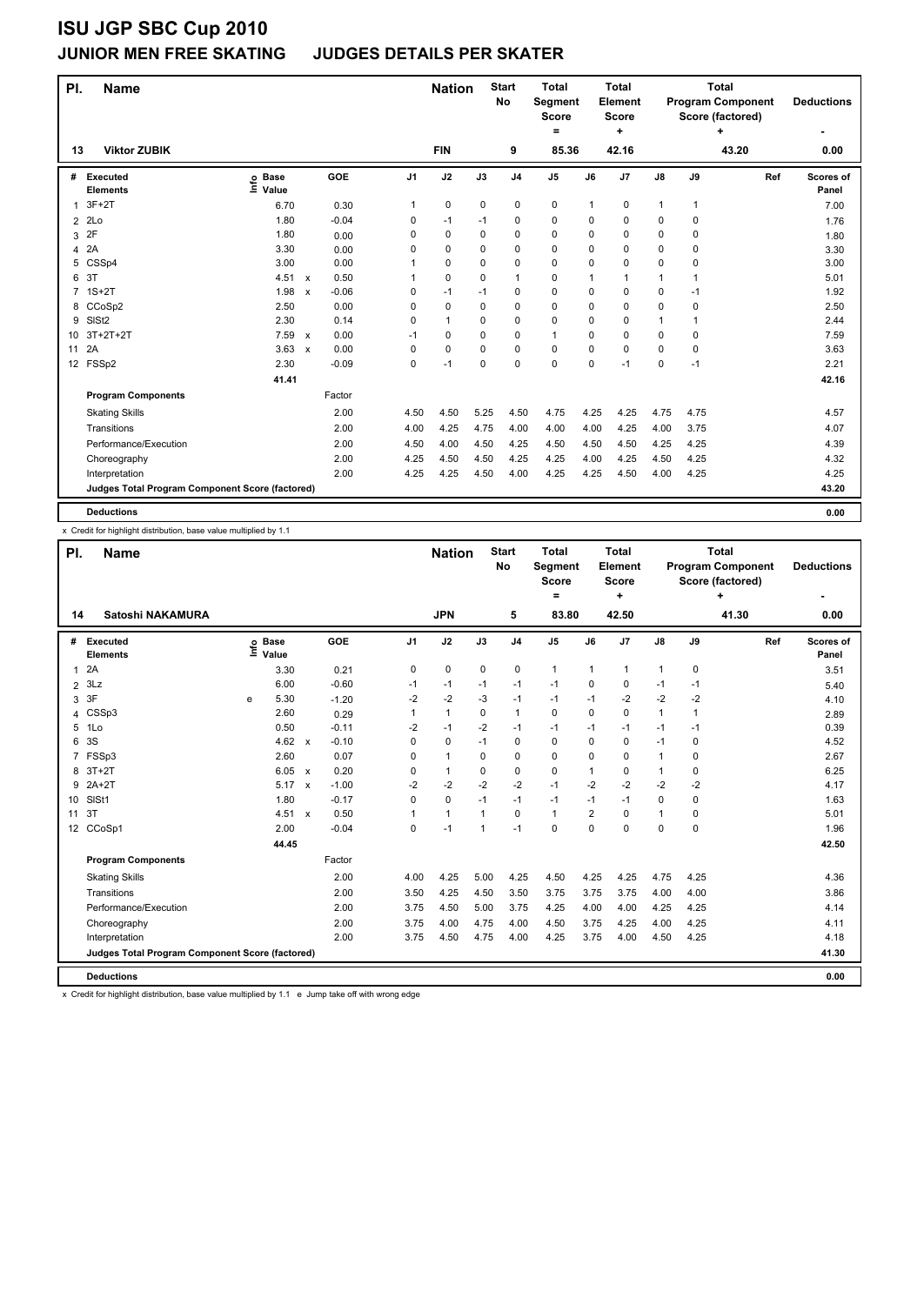#### **JUNIOR MEN FREE SKATING JUDGES DETAILS PER SKATER**

| PI.            | <b>Name</b>                                     |      |                      |                           |         |                | <b>Nation</b> |              | <b>Start</b><br><b>No</b> | <b>Total</b><br>Segment<br>Score<br>= |      | <b>Total</b><br>Element<br>Score<br>٠ |               |              | <b>Total</b><br><b>Program Component</b><br>Score (factored) | <b>Deductions</b>  |
|----------------|-------------------------------------------------|------|----------------------|---------------------------|---------|----------------|---------------|--------------|---------------------------|---------------------------------------|------|---------------------------------------|---------------|--------------|--------------------------------------------------------------|--------------------|
| 15             | <b>Daniel DOTZAUER</b>                          |      |                      |                           |         |                | <b>GER</b>    |              | 11                        | 82.94                                 |      | 38.30                                 |               |              | 44.64                                                        | 0.00               |
| #              | Executed<br><b>Elements</b>                     | Info | <b>Base</b><br>Value |                           | GOE     | J <sub>1</sub> | J2            | J3           | J <sub>4</sub>            | J <sub>5</sub>                        | J6   | J7                                    | $\mathsf{J}8$ | J9           | Ref                                                          | Scores of<br>Panel |
| $\mathbf{1}$   | $3Lz + 2T$                                      |      | 7.40                 |                           | $-0.10$ | 0              | $\pmb{0}$     | $-1$         | $\pmb{0}$                 | $\pmb{0}$                             | 0    | 0                                     | $-1$          | 0            |                                                              | 7.30               |
| $\overline{2}$ | 3F                                              | e    | 5.30                 |                           | $-1.30$ | $-1$           | -3            | -3           | -1                        | $-1$                                  | $-2$ | $-2$                                  | -2            | $-2$         |                                                              | 4.00               |
| 3              | 2 <sub>LO</sub>                                 |      | 1.80                 |                           | 0.00    | 0              | $\mathbf 0$   | $\Omega$     | $\mathbf 0$               | $\mathbf 0$                           | 0    | 0                                     | $\mathbf{1}$  | 0            |                                                              | 1.80               |
| 4              | FCSp2                                           |      | 2.30                 |                           | 0.36    |                | $\mathbf 0$   | 1            | $\mathbf{1}$              | $\mathbf 0$                           | 1    | 1                                     | 1             | 0            |                                                              | 2.66               |
| 5              | 3Lz                                             |      | 6.00                 |                           | 0.00    | 0              | $\mathbf{1}$  | $\Omega$     | $\mathbf 0$               | 0                                     | 0    | 0                                     | 0             | 0            |                                                              | 6.00               |
| 6              | CSSp4                                           |      | 3.00                 |                           | 0.29    |                | 0             | $\Omega$     | $\mathbf{1}$              | 0                                     | 1    | 0                                     | 1             | $\mathbf{1}$ |                                                              | 3.29               |
| $\overline{7}$ | 3F<+SEQ                                         | e    | 3.26                 | $\mathsf{x}$              | $-1.90$ | -3             | -3            | -3           | -2                        | $-2$                                  | -2   | $-3$                                  | -3            | -3           |                                                              | 1.36               |
| 8              | 2S                                              |      | 1.54                 | $\mathsf{x}$              | 0.00    | 0              | $\mathbf 0$   | 0            | $\mathbf 0$               | 0                                     | 0    | 0                                     | $-1$          | 0            |                                                              | 1.54               |
| 9              | 3T                                              |      | 4.51                 | $\boldsymbol{\mathsf{x}}$ | $-1.60$ | $-2$           | $-3$          | $-2$         | $-2$                      | $-2$                                  | $-2$ | $-3$                                  | -2            | $-3$         |                                                              | 2.91               |
| 10             | 1A                                              |      | 1.21                 | $\boldsymbol{\mathsf{x}}$ | 0.00    | 0              | $\mathbf 0$   | $\mathbf 0$  | $\mathbf 0$               | $\mathbf 0$                           | 0    | 0                                     | 0             | 0            |                                                              | 1.21               |
| 11             | SISt <sub>2</sub>                               |      | 2.30                 |                           | 0.07    | 0              | $\mathbf{1}$  | $\Omega$     | $\mathbf 0$               | $\mathbf{1}$                          | 0    | $\Omega$                              | 0             | 0            |                                                              | 2.37               |
|                | 12 CCoSp4                                       |      | 3.50                 |                           | 0.36    | 0              | $\mathbf 0$   | $\mathbf{1}$ | 0                         | 1                                     | 1    | 1                                     | 1             | 1            |                                                              | 3.86               |
|                |                                                 |      | 42.12                |                           |         |                |               |              |                           |                                       |      |                                       |               |              |                                                              | 38.30              |
|                | <b>Program Components</b>                       |      |                      |                           | Factor  |                |               |              |                           |                                       |      |                                       |               |              |                                                              |                    |
|                | <b>Skating Skills</b>                           |      |                      |                           | 2.00    | 4.75           | 4.75          | 5.75         | 4.50                      | 4.75                                  | 4.50 | 5.00                                  | 5.00          | 4.50         |                                                              | 4.75               |
|                | Transitions                                     |      |                      |                           | 2.00    | 4.00           | 4.50          | 5.00         | 4.25                      | 4.00                                  | 3.75 | 4.75                                  | 4.00          | 4.00         |                                                              | 4.21               |
|                | Performance/Execution                           |      |                      |                           | 2.00    | 4.50           | 4.50          | 5.25         | 4.00                      | 5.00                                  | 4.25 | 4.75                                  | 4.00          | 4.25         |                                                              | 4.46               |
|                | Choreography                                    |      |                      |                           | 2.00    | 4.50           | 4.50          | 5.25         | 4.50                      | 4.50                                  | 4.00 | 5.00                                  | 4.50          | 4.25         |                                                              | 4.54               |
|                | Interpretation                                  |      |                      |                           | 2.00    | 4.25           | 4.50          | 5.50         | 4.25                      | 4.00                                  | 4.25 | 4.75                                  | 4.50          | 4.00         |                                                              | 4.36               |
|                | Judges Total Program Component Score (factored) |      |                      |                           |         |                |               |              |                           |                                       |      |                                       |               |              |                                                              | 44.64              |
|                |                                                 |      |                      |                           |         |                |               |              |                           |                                       |      |                                       |               |              |                                                              |                    |
|                | <b>Deductions</b>                               |      |                      |                           |         |                |               |              |                           |                                       |      |                                       |               |              |                                                              | 0.00               |

< Under-rotated jump x Credit for highlight distribution, base value multiplied by 1.1 e Jump take off with wrong edge

| PI.            | <b>Name</b>                                     |         |                      |                           |                   |                | <b>Nation</b> |             | <b>Start</b><br>No | <b>Total</b><br>Segment<br><b>Score</b><br>= |          | <b>Total</b><br>Element<br><b>Score</b><br>÷ |               |          | <b>Total</b><br><b>Program Component</b><br>Score (factored)<br>٠ | <b>Deductions</b>         |
|----------------|-------------------------------------------------|---------|----------------------|---------------------------|-------------------|----------------|---------------|-------------|--------------------|----------------------------------------------|----------|----------------------------------------------|---------------|----------|-------------------------------------------------------------------|---------------------------|
| 16             | <b>Shaquille DAVIS</b>                          |         |                      |                           |                   |                | CAN           |             | 14                 | 82.45                                        |          | 38.31                                        |               |          | 46.14                                                             | 2.00                      |
| #              | Executed<br><b>Elements</b>                     | lnfo    | <b>Base</b><br>Value |                           | GOE               | J <sub>1</sub> | J2            | J3          | J <sub>4</sub>     | J <sub>5</sub>                               | J6       | J <sub>7</sub>                               | $\mathsf{J}8$ | J9       | Ref                                                               | <b>Scores of</b><br>Panel |
| 1              | 3A                                              |         | 8.50                 |                           | $-3.00$           | -3             | -3            | -3          | $-3$               | $-3$                                         | $-3$     | $-3$                                         | $-3$          | -3       |                                                                   | 5.50                      |
| $\overline{2}$ | $3T+3T$                                         |         | 8.20                 |                           | $-0.40$           | 0              | $-1$          | $-1$        | 0                  | $-1$                                         | 0        | $-1$                                         | 0             | $-1$     |                                                                   | 7.80                      |
| 3              | 3F                                              |         | 5.30                 |                           | $-2.10$           | -3             | $-3$          | -3          | $-3$               | $-3$                                         | $-3$     | $-3$                                         | $-3$          | -3       |                                                                   | 3.20                      |
| 4              | 1Lz                                             |         | 0.60                 |                           | $-0.03$           | 0              | $-1$          | $-1$        | 0                  | 0                                            | $\Omega$ | $\Omega$                                     | $-1$          | 0        |                                                                   | 0.57                      |
| 5              | FCCoSp3                                         |         | 3.00                 |                           | $-0.04$           | 0              | $\pmb{0}$     | $-1$        | $-1$               | 0                                            | 0        | 0                                            | 0             | 0        |                                                                   | 2.96                      |
| 6              | 3Lo<                                            | $\prec$ | 3.96                 | $\mathsf{x}$              | $-1.50$           | $-2$           | $-2$          | $-3$        | $-2$               | $-1$                                         | $-2$     | $-3$                                         | $-2$          | $-2$     |                                                                   | 2.46                      |
| $\overline{7}$ | 2A                                              |         | 3.63                 | $\boldsymbol{\mathsf{x}}$ | $-0.50$           | $-1$           | $-1$          | $-1$        | $-1$               | $-1$                                         | $-1$     | $-1$                                         | $-1$          | $-1$     |                                                                   | 3.13                      |
| 8              | 1F                                              |         | 0.55                 | $\boldsymbol{\mathsf{x}}$ | $-0.01$           | 0              | $-1$          | 0           | $\mathbf 0$        | 0                                            | $\Omega$ | $\Omega$                                     | $-1$          | 0        |                                                                   | 0.54                      |
| 9              | 3S                                              |         | 4.62                 | $\mathbf{x}$              | 0.00              | $\Omega$       | $\Omega$      | 0           | 0                  | $\Omega$                                     | $\Omega$ | $\Omega$                                     | $\Omega$      | 0        |                                                                   | 4.62                      |
| 10             | CCoSp4                                          |         | 3.50                 |                           | 0.00              | $\Omega$       | $\mathbf 0$   | $\mathbf 0$ | $\mathbf 0$        | 0                                            | $\Omega$ | $-1$                                         | $\Omega$      | $\Omega$ |                                                                   | 3.50                      |
| 11             | SISt <sub>2</sub>                               |         | 2.30                 |                           | $-0.13$           | 0              | $\pmb{0}$     | $-2$        | $-1$               | $\mathbf 0$                                  | 0        | $-1$                                         | $-1$          | 0        |                                                                   | 2.17                      |
|                | 12 FCSSp1                                       |         | 1.90                 |                           | $-0.04$           | 0              | 0             | $-1$        | $\mathbf 0$        | $\Omega$                                     | $\Omega$ | $\Omega$                                     | $-1$          | 0        |                                                                   | 1.86                      |
|                |                                                 |         | 46.06                |                           |                   |                |               |             |                    |                                              |          |                                              |               |          |                                                                   | 38.31                     |
|                | <b>Program Components</b>                       |         |                      |                           | Factor            |                |               |             |                    |                                              |          |                                              |               |          |                                                                   |                           |
|                | <b>Skating Skills</b>                           |         |                      |                           | 2.00              | 5.25           | 4.75          | 5.00        | 4.75               | 4.75                                         | 4.75     | 4.75                                         | 5.25          | 4.75     |                                                                   | 4.86                      |
|                | Transitions                                     |         |                      |                           | 2.00              | 4.50           | 4.75          | 4.75        | 4.25               | 4.00                                         | 4.50     | 4.50                                         | 4.50          | 4.75     |                                                                   | 4.54                      |
|                | Performance/Execution                           |         |                      |                           | 2.00              | 4.75           | 4.50          | 4.75        | 4.50               | 4.50                                         | 4.25     | 4.75                                         | 4.75          | 4.75     |                                                                   | 4.64                      |
|                | Choreography                                    |         |                      |                           | 2.00              | 4.75           | 4.50          | 4.50        | 4.50               | 4.25                                         | 4.25     | 4.75                                         | 4.75          | 5.00     |                                                                   | 4.57                      |
|                | Interpretation                                  |         |                      |                           | 2.00              | 4.75           | 4.50          | 4.50        | 4.25               | 4.25                                         | 4.00     | 4.50                                         | 4.50          | 4.75     |                                                                   | 4.46                      |
|                | Judges Total Program Component Score (factored) |         |                      |                           |                   |                |               |             |                    |                                              |          |                                              |               |          |                                                                   | 46.14                     |
|                | <b>Deductions</b>                               |         |                      |                           | $-2.00$<br>Falls: |                |               |             |                    |                                              |          |                                              |               |          |                                                                   | $-2.00$                   |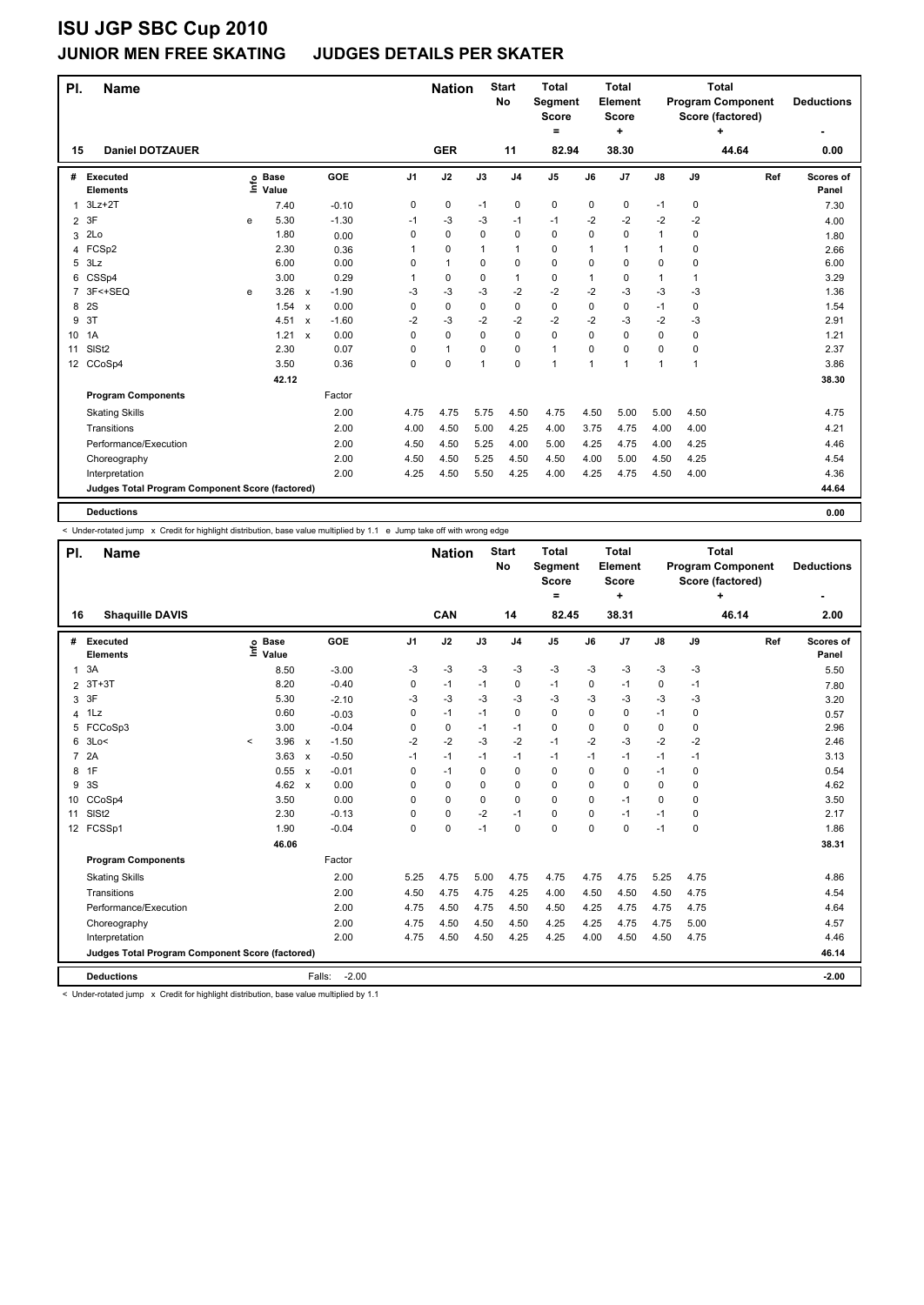#### **JUNIOR MEN FREE SKATING JUDGES DETAILS PER SKATER**

| PI.            | <b>Name</b>                                     |                            |        |                                      |                | <b>Nation</b> |      | <b>Start</b><br><b>No</b> | <b>Total</b><br>Segment<br><b>Score</b><br>= |             | <b>Total</b><br>Element<br>Score<br>٠ |              |             | <b>Total</b><br><b>Program Component</b><br>Score (factored) | <b>Deductions</b>  |
|----------------|-------------------------------------------------|----------------------------|--------|--------------------------------------|----------------|---------------|------|---------------------------|----------------------------------------------|-------------|---------------------------------------|--------------|-------------|--------------------------------------------------------------|--------------------|
| 17             | <b>Tomi PULKKINEN</b>                           |                            |        |                                      |                | SUI           |      | 8                         | 79.10                                        |             | 34.96                                 |              |             | 45.14                                                        | 1.00               |
| #              | Executed<br><b>Elements</b>                     | e Base<br>E Value<br>Value |        | GOE                                  | J <sub>1</sub> | J2            | J3   | J <sub>4</sub>            | J <sub>5</sub>                               | J6          | J <sub>7</sub>                        | J8           | J9          | Ref                                                          | Scores of<br>Panel |
| 1              | 3A                                              |                            | 8.50   | $-2.14$                              | -3             | -3            | $-2$ | $-2$                      | $-2$                                         | $-2$        | $-2$                                  | $-2$         | $-2$        |                                                              | 6.36               |
| $\overline{2}$ | 3Lz                                             | $\,<\,$                    | 4.20   | $-2.10$                              | -3             | -3            | -3   | $-3$                      | $-3$                                         | -3          | $-3$                                  | $-3$         | -3          |                                                              | 2.10               |
| 3              | 3Lo                                             |                            | 5.10   | 0.00                                 | 0              | 0             | 0    | $\mathbf 0$               | 0                                            | $\mathbf 0$ | $\mathbf 0$                           | 0            | 0           |                                                              | 5.10               |
| 4              | CSSp3                                           |                            | 2.60   | 0.21                                 | 0              | $\mathbf{1}$  | 0    | $\mathbf{1}$              | 0                                            | 1           | 0                                     | $\mathbf{1}$ | 0           |                                                              | 2.81               |
| 5              | 3Lz+SEQ                                         |                            | 4.80   | $-1.70$                              | $-3$           | -3            | $-2$ | $-2$                      | $-1$                                         | $-3$        | $-3$                                  | $-2$         | $-2$        |                                                              | 3.10               |
| 6              | 1A                                              |                            | 1.10   | 0.00                                 | $\Omega$       | $\Omega$      | 0    | $\Omega$                  | $\Omega$                                     | $\Omega$    | 0                                     | 0            | 0           |                                                              | 1.10               |
| $\overline{7}$ | FCCoSp2                                         |                            | 2.50   | $-0.09$                              | $-1$           | 0             | $-1$ | $\mathbf 0$               | 0                                            | $\Omega$    | $-1$                                  | 0            | 0           |                                                              | 2.41               |
| 8              | 2S                                              |                            | 1.54 x | 0.00                                 | 0              | 0             | 0    | $\mathbf 0$               | 0                                            | 0           | 0                                     | 0            | 0           |                                                              | 1.54               |
| 9              | 2Lo                                             |                            | 1.98   | $-0.09$<br>$\boldsymbol{\mathsf{x}}$ | 0              | $-1$          | $-1$ | 0                         | 0                                            | 0           | 0                                     | $-1$         | $\Omega$    |                                                              | 1.89               |
| 10             | 3T                                              |                            | 4.51   | $-1.40$<br>$\boldsymbol{\mathsf{x}}$ | $-2$           | $-2$          | $-2$ | $-2$                      | $-2$                                         | $-2$        | $-2$                                  | $-2$         | $-2$        |                                                              | 3.11               |
| 11             | CiSt <sub>2</sub>                               |                            | 2.30   | 0.14                                 | $\Omega$       | $\mathbf{1}$  | 0    | $\mathbf{1}$              | 0                                            | $\Omega$    | $\Omega$                              | $\mathbf{1}$ | 0           |                                                              | 2.44               |
|                | 12 CCoSp3                                       |                            | 3.00   | 0.00                                 | 0              | 0             | 0    | $\mathbf 0$               | 0                                            | 0           | 0                                     | 0            | $\mathbf 0$ |                                                              | 3.00               |
|                |                                                 |                            | 42.13  |                                      |                |               |      |                           |                                              |             |                                       |              |             |                                                              | 34.96              |
|                | <b>Program Components</b>                       |                            |        | Factor                               |                |               |      |                           |                                              |             |                                       |              |             |                                                              |                    |
|                | <b>Skating Skills</b>                           |                            |        | 2.00                                 | 4.50           | 4.50          | 5.75 | 4.75                      | 4.75                                         | 4.50        | 4.50                                  | 5.00         | 5.00        |                                                              | 4.71               |
|                | Transitions                                     |                            |        | 2.00                                 | 4.00           | 4.50          | 5.25 | 4.25                      | 4.50                                         | 4.00        | 4.25                                  | 4.25         | 4.25        |                                                              | 4.29               |
|                | Performance/Execution                           |                            |        | 2.00                                 | 4.25           | 4.75          | 5.25 | 4.00                      | 4.25                                         | 4.00        | 4.75                                  | 4.50         | 4.75        |                                                              | 4.46               |
|                | Choreography                                    |                            |        | 2.00                                 | 4.25           | 4.75          | 5.25 | 4.50                      | 4.75                                         | 4.25        | 4.50                                  | 4.50         | 4.75        |                                                              | 4.57               |
|                | Interpretation                                  |                            |        | 2.00                                 | 4.25           | 4.75          | 5.25 | 4.50                      | 4.50                                         | 4.00        | 4.75                                  | 4.50         | 4.50        |                                                              | 4.54               |
|                | Judges Total Program Component Score (factored) |                            |        |                                      |                |               |      |                           |                                              |             |                                       |              |             |                                                              | 45.14              |
|                | <b>Deductions</b>                               |                            |        | $-1.00$<br>Falls:                    |                |               |      |                           |                                              |             |                                       |              |             |                                                              | $-1.00$            |

< Under-rotated jump x Credit for highlight distribution, base value multiplied by 1.1

| PI.             | <b>Name</b>                                     | <b>Michael Christian MARTINEZ</b> |                      |                           |                   |                |                |          | <b>Start</b><br>No | <b>Total</b><br>Segment<br><b>Score</b><br>$\equiv$ |                | <b>Total</b><br>Element<br><b>Score</b><br>÷ |               |          | <b>Total</b><br><b>Program Component</b><br>Score (factored)<br>٠ | <b>Deductions</b>  |
|-----------------|-------------------------------------------------|-----------------------------------|----------------------|---------------------------|-------------------|----------------|----------------|----------|--------------------|-----------------------------------------------------|----------------|----------------------------------------------|---------------|----------|-------------------------------------------------------------------|--------------------|
| 18              |                                                 |                                   |                      |                           |                   |                | PHI            |          | 7                  | 78.55                                               |                | 37.47                                        |               |          | 42.08                                                             | 1.00               |
| #               | Executed<br><b>Elements</b>                     | ١nf٥                              | <b>Base</b><br>Value |                           | GOE               | J <sub>1</sub> | J2             | J3       | J <sub>4</sub>     | J <sub>5</sub>                                      | J6             | J <sub>7</sub>                               | $\mathsf{J}8$ | J9       | Ref                                                               | Scores of<br>Panel |
| $\mathbf{1}$    | 3Lo                                             |                                   | 5.10                 |                           | $-2.10$           | -3             | -3             | -3       | -3                 | $-3$                                                | $-3$           | $-3$                                         | $-3$          | $-3$     |                                                                   | 3.00               |
| $\overline{2}$  | $3S<+2T$                                        | $\prec$                           | 4.30                 |                           | $-1.70$           | $-2$           | $-3$           | $-2$     | $-2$               | $-2$                                                | $-3$           | $-3$                                         | $-3$          | $-2$     |                                                                   | 2.60               |
| 3               | CCoSp4                                          |                                   | 3.50                 |                           | 0.50              | $\Omega$       | $\mathbf{1}$   | 1        | $\mathbf{1}$       | $\mathbf{1}$                                        | $\overline{2}$ | 1                                            | 1             | 1        |                                                                   | 4.00               |
| 4               | 3S                                              |                                   | 4.20                 |                           | $-0.90$           | $-2$           | $-1$           | $-1$     | $-1$               | $-1$                                                | $-1$           | $-2$                                         | $-2$          | $-1$     |                                                                   | 3.30               |
| 5               | SIS <sub>t3</sub>                               |                                   | 3.30                 |                           | 0.00              | $\Omega$       | $\Omega$       | $\Omega$ | $\Omega$           | $\Omega$                                            | $\Omega$       | $\Omega$                                     | 0             | 0        |                                                                   | 3.30               |
| 6               | 2A                                              |                                   | 3.30                 |                           | 0.00              | $\Omega$       | $\mathbf 0$    | $-1$     | $\mathbf{1}$       | 0                                                   | 1              | 0                                            | $-1$          | $\Omega$ |                                                                   | 3.30               |
| $\overline{7}$  | $1F+2T$                                         |                                   | 2.09                 | $\boldsymbol{\mathsf{x}}$ | 0.00              | 0              | $-1$           | 0        | 0                  | 0                                                   | 0              | 0                                            | 0             | 0        |                                                                   | 2.09               |
| 8               | 2Lz+2T+2Lo<                                     | $\prec$                           | 5.28                 | $\boldsymbol{\mathsf{x}}$ | $-0.34$           | $-1$           | $-1$           | $-2$     | $-1$               | 0                                                   | $-1$           | $-2$                                         | $-1$          | $-1$     |                                                                   | 4.94               |
| 9               | FCCoSp4                                         |                                   | 3.50                 |                           | 0.29              | 1              | $\mathbf{1}$   | 0        | $\mathbf 0$        | $\mathbf{1}$                                        | 1              | 1                                            | 0             | 0        |                                                                   | 3.79               |
|                 | 10 1Lz                                          |                                   | 0.66                 | $\mathsf{x}$              | 0.00              | $\Omega$       | $\Omega$       | $\Omega$ | $\Omega$           | $\Omega$                                            | $\Omega$       | 0                                            | 0             | 0        |                                                                   | 0.66               |
| 11              | 2A                                              |                                   | 3.63                 | $\boldsymbol{\mathsf{x}}$ | $-0.21$           | $-1$           | $\mathbf 0$    | $-1$     | $\Omega$           | $\Omega$                                            | $\Omega$       | 0                                            | $-1$          | $-1$     |                                                                   | 3.42               |
| 12 <sup>2</sup> | FCSSp4                                          |                                   | 3.00                 |                           | 0.07              | $\Omega$       | $\overline{1}$ | $-1$     | $\Omega$           | $\Omega$                                            | 1              | 0                                            | 0             | 0        |                                                                   | 3.07               |
|                 |                                                 |                                   | 41.86                |                           |                   |                |                |          |                    |                                                     |                |                                              |               |          |                                                                   | 37.47              |
|                 | <b>Program Components</b>                       |                                   |                      |                           | Factor            |                |                |          |                    |                                                     |                |                                              |               |          |                                                                   |                    |
|                 | <b>Skating Skills</b>                           |                                   |                      |                           | 2.00              | 4.50           | 4.25           | 4.50     | 4.25               | 4.50                                                | 4.00           | 4.25                                         | 4.50          | 4.00     |                                                                   | 4.32               |
|                 | Transitions                                     |                                   |                      |                           | 2.00              | 4.00           | 4.25           | 4.25     | 4.00               | 4.00                                                | 3.75           | 4.00                                         | 4.25          | 3.75     |                                                                   | 4.04               |
|                 | Performance/Execution                           |                                   |                      |                           | 2.00              | 4.50           | 4.50           | 4.25     | 3.75               | 4.25                                                | 4.00           | 4.50                                         | 4.25          | 4.25     |                                                                   | 4.29               |
|                 | Choreography                                    |                                   |                      |                           | 2.00              | 4.25           | 4.25           | 4.25     | 4.25               | 4.50                                                | 3.75           | 4.25                                         | 4.25          | 4.25     |                                                                   | 4.25               |
|                 | Interpretation                                  |                                   |                      |                           | 2.00              | 4.25           | 4.25           | 4.25     | 4.00               | 4.25                                                | 4.00           | 4.00                                         | 4.50          | 4.00     |                                                                   | 4.14               |
|                 | Judges Total Program Component Score (factored) |                                   |                      |                           |                   |                |                |          |                    |                                                     |                |                                              |               |          |                                                                   | 42.08              |
|                 | <b>Deductions</b>                               |                                   |                      |                           | $-1.00$<br>Falls: |                |                |          |                    |                                                     |                |                                              |               |          |                                                                   | $-1.00$            |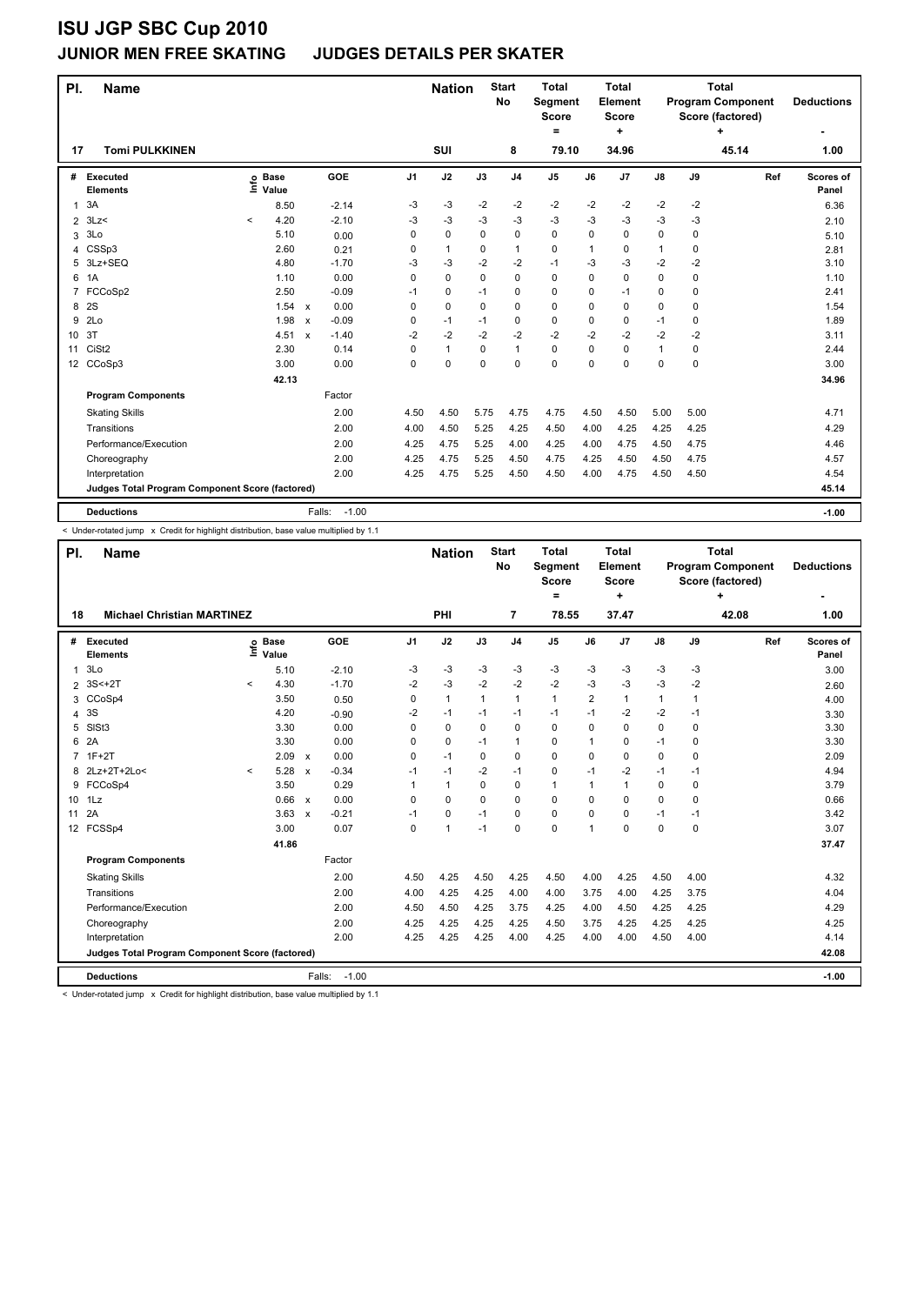#### **JUNIOR MEN FREE SKATING JUDGES DETAILS PER SKATER**

| PI.             | <b>Name</b>                                     |         |                      |                           |         |                | <b>Nation</b> |          | <b>Start</b><br>No | <b>Total</b><br>Segment<br>Score<br>= |      | <b>Total</b><br>Element<br>Score<br>÷ |               |             | <b>Total</b><br><b>Program Component</b><br>Score (factored)<br>÷ | <b>Deductions</b>  |
|-----------------|-------------------------------------------------|---------|----------------------|---------------------------|---------|----------------|---------------|----------|--------------------|---------------------------------------|------|---------------------------------------|---------------|-------------|-------------------------------------------------------------------|--------------------|
| 19              | <b>Hovhannes MKRTCHYAN</b>                      |         |                      |                           |         |                | <b>ARM</b>    |          | 10                 | 71.12                                 |      | 33.42                                 |               |             | 40.70                                                             | 3.00               |
| #               | Executed<br><b>Elements</b>                     | Info    | <b>Base</b><br>Value |                           | GOE     | J <sub>1</sub> | J2            | J3       | J <sub>4</sub>     | J <sub>5</sub>                        | J6   | J <sub>7</sub>                        | $\mathsf{J}8$ | J9          | Ref                                                               | Scores of<br>Panel |
| $\mathbf{1}$    | 3F<                                             | $\,<$   | 3.70                 |                           | $-1.20$ | $-2$           | -2            | $-2$     | $-1$               | $-1$                                  | $-1$ | $-2$                                  | $-2$          | $-2$        |                                                                   | 2.50               |
| $\overline{2}$  | 3Lz                                             | $\prec$ | 4.20                 |                           | $-2.10$ | -3             | $-3$          | -3       | -3                 | $-3$                                  | -3   | $-3$                                  | $-3$          | -3          |                                                                   | 2.10               |
| 3               | $3F+2T$                                         |         | 6.70                 |                           | 0.00    | 0              | $\mathbf 0$   | $\Omega$ | $\mathbf 0$        | $\mathbf 0$                           | 0    | 0                                     | 0             | $-1$        |                                                                   | 6.70               |
| 4               | 2A                                              |         | 3.30                 |                           | $-0.07$ | 0              | $\mathbf 0$   | $-1$     | 0                  | $\mathbf 0$                           | 0    | 0                                     | $-1$          | 0           |                                                                   | 3.23               |
| 5               | FCSp2                                           |         | 2.30                 |                           | 0.00    | $-1$           | $\mathbf 0$   | 0        | 1                  | $\mathbf 0$                           | 0    | 0                                     | 0             | 0           |                                                                   | 2.30               |
| 6               | 3Lo<<                                           | <<      | 1.98                 | $\boldsymbol{\mathsf{x}}$ | $-0.86$ | -3             | $-3$          | $-3$     | $-2$               | $-2$                                  | $-3$ | $-3$                                  | $-3$          | $-3$        |                                                                   | 1.12               |
| $\overline{7}$  | 2S                                              |         | 1.54                 | $\boldsymbol{\mathsf{x}}$ | $-0.06$ | $\Omega$       | 0             | $-1$     | $-1$               | $\mathbf 0$                           | 0    | 0                                     | $-1$          | $\mathbf 0$ |                                                                   | 1.48               |
| 8               | 3T+2T+1Lo                                       |         | 6.60                 | $\boldsymbol{\mathsf{x}}$ | $-0.40$ | 0              | $-1$          | 0        | $-1$               | $\mathbf 0$                           | 0    | $-1$                                  | $-1$          | $-2$        |                                                                   | 6.20               |
| 9               | CSSp4                                           |         | 3.00                 |                           | 0.07    | 0              | $\mathbf{1}$  | $\Omega$ | 0                  | 1                                     | 0    | 0                                     | $-1$          | 0           |                                                                   | 3.07               |
| 10 <sup>1</sup> | 3T<                                             | $\prec$ | 3.19                 | $\boldsymbol{\mathsf{x}}$ | $-2.10$ | $-3$           | $-3$          | -3       | $-3$               | $-3$                                  | -3   | $-3$                                  | -3            | $-3$        |                                                                   | 1.09               |
| 11              | CCoSp1                                          |         | 2.00                 |                           | 0.00    | 0              | 0             | $\Omega$ | 0                  | $\mathbf 0$                           | 0    | $\Omega$                              | 0             | 0           |                                                                   | 2.00               |
|                 | 12 CiSt1                                        |         | 1.80                 |                           | $-0.17$ | 0              | $-1$          | $-2$     | 0                  | $\mathbf 0$                           | 0    | $-1$                                  | $-1$          | $-1$        |                                                                   | 1.63               |
|                 |                                                 |         | 40.31                |                           |         |                |               |          |                    |                                       |      |                                       |               |             |                                                                   | 33.42              |
|                 | <b>Program Components</b>                       |         |                      |                           | Factor  |                |               |          |                    |                                       |      |                                       |               |             |                                                                   |                    |
|                 | <b>Skating Skills</b>                           |         |                      |                           | 2.00    | 4.00           | 4.00          | 4.75     | 4.25               | 4.75                                  | 4.25 | 4.25                                  | 4.00          | 3.75        |                                                                   | 4.21               |
|                 | Transitions                                     |         |                      |                           | 2.00    | 3.50           | 4.25          | 4.25     | 3.75               | 4.25                                  | 4.25 | 3.75                                  | 4.00          | 3.50        |                                                                   | 3.96               |
|                 | Performance/Execution                           |         |                      |                           | 2.00    | 3.75           | 4.25          | 4.25     | 3.75               | 5.00                                  | 4.00 | 4.00                                  | 4.25          | 3.75        |                                                                   | 4.04               |
|                 | Choreography                                    |         |                      |                           | 2.00    | 4.00           | 4.25          | 4.25     | 4.00               | 4.75                                  | 4.25 | 4.00                                  | 4.25          | 3.50        |                                                                   | 4.14               |
|                 | Interpretation                                  |         |                      |                           | 2.00    | 4.00           | 4.25          | 4.25     | 4.00               | 4.25                                  | 4.00 | 3.75                                  | 3.75          | 3.75        |                                                                   | 4.00               |
|                 | Judges Total Program Component Score (factored) |         |                      |                           |         |                |               |          |                    |                                       |      |                                       |               |             |                                                                   | 40.70              |
|                 | <b>Deductions</b>                               |         | Time violation:      |                           | $-1.00$ |                |               |          |                    | $-2.00$<br>Falls:                     |      |                                       |               |             |                                                                   | $-3.00$            |

< Under-rotated jump << Downgraded jump x Credit for highlight distribution, base value multiplied by 1.1

| PI.            | <b>Name</b>                                     |         |                            |                           |            |                | <b>Nation</b> |             | <b>Start</b><br>No | <b>Total</b><br>Segment<br><b>Score</b><br>= |      | Total<br>Element<br><b>Score</b><br>÷ |               |             | <b>Total</b><br><b>Program Component</b><br>Score (factored)<br>÷ | <b>Deductions</b>  |
|----------------|-------------------------------------------------|---------|----------------------------|---------------------------|------------|----------------|---------------|-------------|--------------------|----------------------------------------------|------|---------------------------------------|---------------|-------------|-------------------------------------------------------------------|--------------------|
| 20             | <b>Andrew DODDS</b>                             |         |                            |                           |            |                | <b>AUS</b>    |             | $\mathbf{2}$       | 60.57                                        |      | 24.29                                 |               |             | 36.28                                                             | 0.00               |
| #              | Executed<br><b>Elements</b>                     |         | e Base<br>≡ Value<br>Value |                           | <b>GOE</b> | J <sub>1</sub> | J2            | J3          | J <sub>4</sub>     | J5                                           | J6   | J7                                    | $\mathsf{J}8$ | J9          | Ref                                                               | Scores of<br>Panel |
| 1              | 2A                                              |         | 3.30                       |                           | 0.00       | 0              | 0             | $\mathbf 0$ | $\mathbf 0$        | 0                                            | 0    | $\mathbf 0$                           | $-1$          | 0           |                                                                   | 3.30               |
| $\overline{2}$ | 3S                                              |         | 4.20                       |                           | $-0.60$    | $-1$           | $-1$          | 0           | $-1$               | $-1$                                         | $-1$ | 0                                     | $-1$          | $-1$        |                                                                   | 3.60               |
| 3              | 2T                                              |         | 1.40                       |                           | 0.00       | 0              | 0             | 1           | 0                  | 0                                            | 0    | 0                                     | 0             | 0           |                                                                   | 1.40               |
| 4              | SISt <sub>2</sub>                               |         | 2.30                       |                           | 0.00       | $\Omega$       | 0             | 0           | $\mathbf 0$        | 0                                            | 0    | $\Omega$                              | 0             | $\Omega$    |                                                                   | 2.30               |
| 5              | FCSp1                                           |         | 1.90                       |                           | 0.36       |                | $\mathbf{1}$  | 1           | 1                  | 0                                            | 1    | 0                                     | 1             | 0           |                                                                   | 2.26               |
| 6              | 3S<+SEQ                                         | $\,<\,$ | 2.32                       |                           | $-1.90$    | -3             | -3            | $-3$        | $-2$               | $-2$                                         | $-3$ | $-2$                                  | $-3$          | $-3$        |                                                                   | 0.42               |
| $\overline{7}$ | $2A+1T$                                         | $\prec$ | 2.97                       | $\boldsymbol{\mathsf{x}}$ | $-1.07$    | $-2$           | -3            | $-2$        | $-2$               | $-1$                                         | -3   | $-2$                                  | $-2$          | $-2$        |                                                                   | 1.90               |
| 8              | 1F                                              |         | 0.55                       | $\boldsymbol{\mathsf{x}}$ | $-0.03$    | 0              | $-1$          | $-1$        | $\mathbf 0$        | 0                                            | 0    | 0                                     | $-1$          | $\mathbf 0$ |                                                                   | 0.52               |
| 9              | 2F                                              |         | 1.98                       | $\boldsymbol{\mathsf{x}}$ | 0.00       | 0              | 0             | 1           | 0                  | 0                                            | 0    | 0                                     | 0             | 0           |                                                                   | 1.98               |
| 10             | CSSp2                                           |         | 2.30                       |                           | 0.00       | 0              | 0             | 0           | $\mathbf 0$        | 0                                            | 0    | 0                                     | 1             | 0           |                                                                   | 2.30               |
| 11             | 2Lz                                             |         | 2.31 x                     |                           | 0.00       | 0              | 0             | 0           | $\mathbf 0$        | 0                                            | 0    | 0                                     | 0             | 0           |                                                                   | 2.31               |
|                | 12 CCoSp1                                       |         | 2.00                       |                           | 0.00       | $\Omega$       | 0             | 0           | $\mathbf 0$        | 0                                            | 0    | 0                                     | 0             | $\mathbf 0$ |                                                                   | 2.00               |
|                |                                                 |         | 27.53                      |                           |            |                |               |             |                    |                                              |      |                                       |               |             |                                                                   | 24.29              |
|                | <b>Program Components</b>                       |         |                            |                           | Factor     |                |               |             |                    |                                              |      |                                       |               |             |                                                                   |                    |
|                | <b>Skating Skills</b>                           |         |                            |                           | 2.00       | 3.50           | 4.00          | 4.25        | 4.00               | 3.75                                         | 4.00 | 4.00                                  | 3.50          | 3.75        |                                                                   | 3.86               |
|                | Transitions                                     |         |                            |                           | 2.00       | 3.25           | 3.25          | 4.00        | 3.75               | 3.25                                         | 3.50 | 3.50                                  | 3.00          | 3.25        |                                                                   | 3.39               |
|                | Performance/Execution                           |         |                            |                           | 2.00       | 3.25           | 4.00          | 3.75        | 3.50               | 3.50                                         | 3.75 | 3.75                                  | 3.25          | 3.50        |                                                                   | 3.57               |
|                | Choreography                                    |         |                            |                           | 2.00       | 3.00           | 3.75          | 4.00        | 4.00               | 3.75                                         | 3.50 | 3.75                                  | 3.50          | 3.50        |                                                                   | 3.68               |
|                | Interpretation                                  |         |                            |                           | 2.00       | 3.25           | 4.00          | 3.75        | 4.00               | 3.75                                         | 3.75 | 3.50                                  | 3.00          | 3.50        |                                                                   | 3.64               |
|                | Judges Total Program Component Score (factored) |         |                            |                           |            |                |               |             |                    |                                              |      |                                       |               |             |                                                                   | 36.28              |
|                | <b>Deductions</b>                               |         |                            |                           |            |                |               |             |                    |                                              |      |                                       |               |             |                                                                   | 0.00               |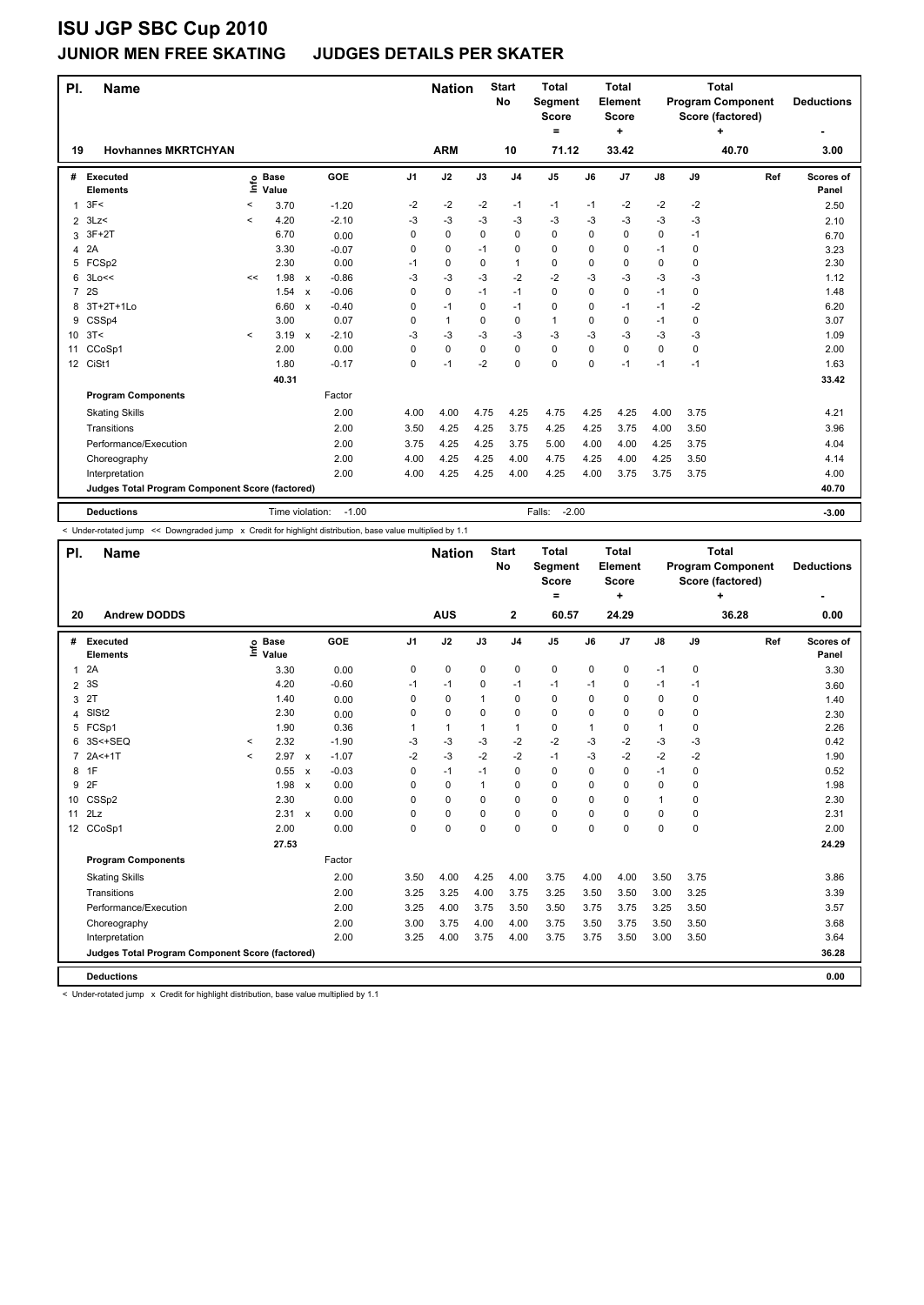#### **JUNIOR MEN FREE SKATING JUDGES DETAILS PER SKATER**

| PI.            | <b>Name</b>                                     |      |                      |                           | <b>Nation</b> |      | <b>Start</b><br><b>No</b> | <b>Total</b><br>Segment<br><b>Score</b><br>= |                | <b>Total</b><br>Element<br><b>Score</b><br>÷ |      |       | <b>Total</b><br><b>Program Component</b><br>Score (factored)<br>٠ | <b>Deductions</b> |       |                    |
|----------------|-------------------------------------------------|------|----------------------|---------------------------|---------------|------|---------------------------|----------------------------------------------|----------------|----------------------------------------------|------|-------|-------------------------------------------------------------------|-------------------|-------|--------------------|
| 21             | Ryan Zhi Jwen YEE                               |      |                      |                           |               |      | <b>MAS</b>                |                                              | 4              | 57.05                                        |      | 25.99 |                                                                   |                   | 34.06 | 3.00               |
| #              | <b>Executed</b><br><b>Elements</b>              | ١ifo | <b>Base</b><br>Value |                           | <b>GOE</b>    | J1   | J2                        | J3                                           | J <sub>4</sub> | J <sub>5</sub>                               | J6   | J7    | $\mathsf{J}8$                                                     | J9                | Ref   | Scores of<br>Panel |
| 1              | $3S+2T$                                         |      | 5.60                 |                           | $-1.30$       | $-2$ | $-2$                      | $-2$                                         | $-2$           | $-1$                                         | $-1$ | $-2$  | $-2$                                                              | $-2$              |       | 4.30               |
| $\overline{2}$ | 2A+2T<<                                         | <<   | 3.70                 |                           | $-1.50$       | -3   | $-3$                      | $-3$                                         | $-3$           | $-2$                                         | $-3$ | $-3$  | $-3$                                                              | $-3$              |       | 2.20               |
| 3              | CSSp3                                           |      | 2.60                 |                           | 0.00          | 0    | 0                         | 0                                            | 0              | 0                                            | 0    | $-1$  | 0                                                                 | 0                 |       | 2.60               |
| 4              | 2F                                              | e    | 1.80                 |                           | $-0.39$       | -2   | $-1$                      | -3                                           | $-1$           | 0                                            | $-1$ | $-2$  | 0                                                                 | $-2$              |       | 1.41               |
| 5              | 3T                                              |      | 4.10                 |                           | $-2.10$       | $-3$ | -3                        | -3                                           | -3             | $-3$                                         | -3   | $-3$  | -3                                                                | -3                |       | 2.00               |
| 6              | $2F+1T$                                         | e    | 2.20                 |                           | $-0.73$       | -3   | $-2$                      | $-3$                                         | $-2$           | $-2$                                         | $-2$ | $-3$  | $-3$                                                              | $-2$              |       | 1.47               |
| $\overline{7}$ | FSSp3                                           |      | 2.60                 |                           | 0.00          | 0    | 0                         | 0                                            | $\mathbf 0$    | 0                                            | 0    | 0     | 0                                                                 | -1                |       | 2.60               |
| 8              | 1A                                              |      | 1.21                 | X                         | 0.00          | 0    | 0                         | 0                                            | 0              | 0                                            | 0    | 0     | 0                                                                 | 0                 |       | 1.21               |
| 9              | 3S                                              |      | 4.62                 | $\boldsymbol{\mathsf{x}}$ | $-2.10$       | $-3$ | -3                        | -3                                           | $-3$           | $-3$                                         | $-3$ | -3    | $-3$                                                              | -3                |       | 2.52               |
| 10             | SISt1                                           |      | 1.80                 |                           | $-0.09$       | 0    | 0                         | $-1$                                         | $\mathbf 0$    | 0                                            | 0    | $-1$  | 0                                                                 | $-1$              |       | 1.71               |
| 11             | 2Lz                                             |      | 2.31 x               |                           | $-0.34$       | $-2$ | $-1$                      | $-1$                                         | $-1$           | $-1$                                         | $-1$ | $-2$  | $-1$                                                              | -1                |       | 1.97               |
|                | 12 CCoSp1                                       |      | 2.00                 |                           | 0.00          | 0    | 0                         | 0                                            | $\mathbf 0$    | 0                                            | 0    | 0     | 0                                                                 | $\mathbf 0$       |       | 2.00               |
|                |                                                 |      | 34.54                |                           |               |      |                           |                                              |                |                                              |      |       |                                                                   |                   |       | 25.99              |
|                | <b>Program Components</b>                       |      |                      |                           | Factor        |      |                           |                                              |                |                                              |      |       |                                                                   |                   |       |                    |
|                | <b>Skating Skills</b>                           |      |                      |                           | 2.00          | 3.75 | 3.50                      | 4.25                                         | 4.00           | 3.50                                         | 3.50 | 3.25  | 3.50                                                              | 3.25              |       | 3.57               |
|                | Transitions                                     |      |                      |                           | 2.00          | 2.75 | 3.00                      | 4.00                                         | 3.50           | 3.25                                         | 3.25 | 3.50  | 3.00                                                              | 2.50              |       | 3.18               |
|                | Performance/Execution                           |      |                      |                           | 2.00          | 3.25 | 3.25                      | 4.00                                         | 3.50           | 3.25                                         | 3.50 | 3.50  | 3.50                                                              | 3.00              |       | 3.39               |
|                | Choreography                                    |      |                      |                           | 2.00          | 3.00 | 3.25                      | 3.75                                         | 4.00           | 3.75                                         | 3.75 | 3.50  | 3.50                                                              | 3.00              |       | 3.50               |
|                | Interpretation                                  |      |                      |                           | 2.00          | 2.75 | 3.50                      | 3.75                                         | 3.75           | 3.50                                         | 3.50 | 3.25  | 3.25                                                              | 3.00              |       | 3.39               |
|                | Judges Total Program Component Score (factored) |      |                      |                           |               |      |                           |                                              |                |                                              |      |       |                                                                   |                   |       | 34.06              |
|                | <b>Deductions</b>                               |      |                      | Falls:                    | $-3.00$       |      |                           |                                              |                |                                              |      |       |                                                                   |                   |       | $-3.00$            |

<< Downgraded jump x Credit for highlight distribution, base value multiplied by 1.1 e Jump take off with wrong edge

| PI.            | <b>Name</b>                                     |         |                            |              |            |                | <b>Nation</b> |          | <b>Start</b><br><b>No</b> | <b>Total</b><br>Segment<br><b>Score</b><br>= |      | <b>Total</b><br><b>Element</b><br>Score<br>٠ |               |             | <b>Total</b><br><b>Program Component</b><br>Score (factored)<br>٠ | <b>Deductions</b>  |
|----------------|-------------------------------------------------|---------|----------------------------|--------------|------------|----------------|---------------|----------|---------------------------|----------------------------------------------|------|----------------------------------------------|---------------|-------------|-------------------------------------------------------------------|--------------------|
| 22             | <b>Hau Yin LEE</b>                              |         |                            |              |            |                | <b>HKG</b>    |          | 3                         | 56.69                                        |      | 22.57                                        |               |             | 34.12                                                             | 0.00               |
| #              | Executed<br><b>Elements</b>                     |         | e Base<br>≡ Value<br>Value |              | <b>GOE</b> | J <sub>1</sub> | J2            | J3       | J <sub>4</sub>            | J5                                           | J6   | J7                                           | $\mathsf{J}8$ | J9          | Ref                                                               | Scores of<br>Panel |
| 1              | 3S<                                             | $\,<\,$ | 2.90                       |              | $-1.70$    | $-2$           | $-3$          | $-2$     | $-2$                      | $-2$                                         | $-3$ | $-3$                                         | $-3$          | $-2$        |                                                                   | 1.20               |
|                | 2 2F                                            | e       | 1.80                       |              | $-0.47$    | $-2$           | $-1$          | $-2$     | $-1$                      | $-2$                                         | 0    | $-2$                                         | $-1$          | $-2$        |                                                                   | 1.33               |
| 3              | 2A                                              |         | 3.30                       |              | $-0.14$    | 0              | $-1$          | $-1$     | 0                         | 0                                            | 0    | 0                                            | 0             | $-1$        |                                                                   | 3.16               |
| 4              | FSSp3                                           |         | 2.60                       |              | 0.00       | $\Omega$       | 0             | 0        | $\mathbf 0$               | 0                                            | 1    | $-1$                                         | 0             | $\Omega$    |                                                                   | 2.60               |
| 5              | 3S<<+SEQ                                        | <<      | 1.12                       |              | $-0.57$    | -3             | -3            | $-3$     | $-2$                      | $-2$                                         | $-3$ | $-3$                                         | $-3$          | $-3$        |                                                                   | 0.55               |
| 6              | 1Lz                                             |         | 0.66                       | $\mathsf{x}$ | $-0.01$    | 0              | 0             | $-1$     | $\mathbf 0$               | $\Omega$                                     | 0    | 0                                            | $-1$          | 0           |                                                                   | 0.65               |
| $\overline{7}$ | 2A                                              |         | $3.63 \times$              |              | 0.00       | $\Omega$       | 0             | 0        | 0                         | 0                                            | 0    | 0                                            | $\mathbf{1}$  | 0           |                                                                   | 3.63               |
| 8              | CSSp2                                           |         | 2.30                       |              | 0.00       | 0              | 0             | 0        | 0                         | 0                                            | 0    | 0                                            | 0             | 0           |                                                                   | 2.30               |
| 9              | 2 <sub>LO</sub>                                 |         | $1.98 \times$              |              | 0.00       | 0              | $\mathbf 0$   | $\Omega$ | $\mathbf 0$               | 0                                            | 0    | $\Omega$                                     | 0             | $\mathbf 0$ |                                                                   | 1.98               |
| 10             | 2T                                              |         | 1.54                       | $\mathsf{x}$ | 0.00       | $\Omega$       | $\Omega$      | $\Omega$ | $\Omega$                  | $\Omega$                                     | 0    | $\Omega$                                     | 0             | $\Omega$    |                                                                   | 1.54               |
| 11             | SISt1                                           |         | 1.80                       |              | $-0.17$    | -1             | 0             | $-1$     | $\mathbf 0$               | 0                                            | 0    | $-1$                                         | $-1$          | -1          |                                                                   | 1.63               |
|                | 12 CCoSp1                                       |         | 2.00                       |              | 0.00       | $\Omega$       | 0             | $\Omega$ | $-1$                      | $\Omega$                                     | 0    | $\Omega$                                     | 0             | 0           |                                                                   | 2.00               |
|                |                                                 |         | 25.63                      |              |            |                |               |          |                           |                                              |      |                                              |               |             |                                                                   | 22.57              |
|                | <b>Program Components</b>                       |         |                            |              | Factor     |                |               |          |                           |                                              |      |                                              |               |             |                                                                   |                    |
|                | <b>Skating Skills</b>                           |         |                            |              | 2.00       | 3.25           | 3.75          | 3.75     | 4.00                      | 3.50                                         | 3.75 | 3.50                                         | 3.25          | 3.50        |                                                                   | 3.57               |
|                | Transitions                                     |         |                            |              | 2.00       | 3.00           | 3.00          | 3.25     | 3.50                      | 3.25                                         | 3.50 | 3.25                                         | 3.25          | 3.25        |                                                                   | 3.25               |
|                | Performance/Execution                           |         |                            |              | 2.00       | 3.00           | 3.50          | 3.50     | 3.50                      | 3.25                                         | 3.75 | 3.00                                         | 3.50          | 3.50        |                                                                   | 3.39               |
|                | Choreography                                    |         |                            |              | 2.00       | 3.00           | 3.50          | 3.50     | 3.75                      | 3.50                                         | 3.50 | 3.50                                         | 3.50          | 3.25        |                                                                   | 3.46               |
|                | Interpretation                                  |         |                            |              | 2.00       | 3.00           | 3.25          | 3.25     | 3.50                      | 3.50                                         | 3.50 | 3.25                                         | 3.50          | 3.50        |                                                                   | 3.39               |
|                | Judges Total Program Component Score (factored) |         |                            |              |            |                |               |          |                           |                                              |      |                                              |               |             |                                                                   | 34.12              |
|                | <b>Deductions</b>                               |         |                            |              |            |                |               |          |                           |                                              |      |                                              |               |             |                                                                   | 0.00               |

< Under-rotated jump << Downgraded jump x Credit for highlight distribution, base value multiplied by 1.1 e Jump take off with wrong edge